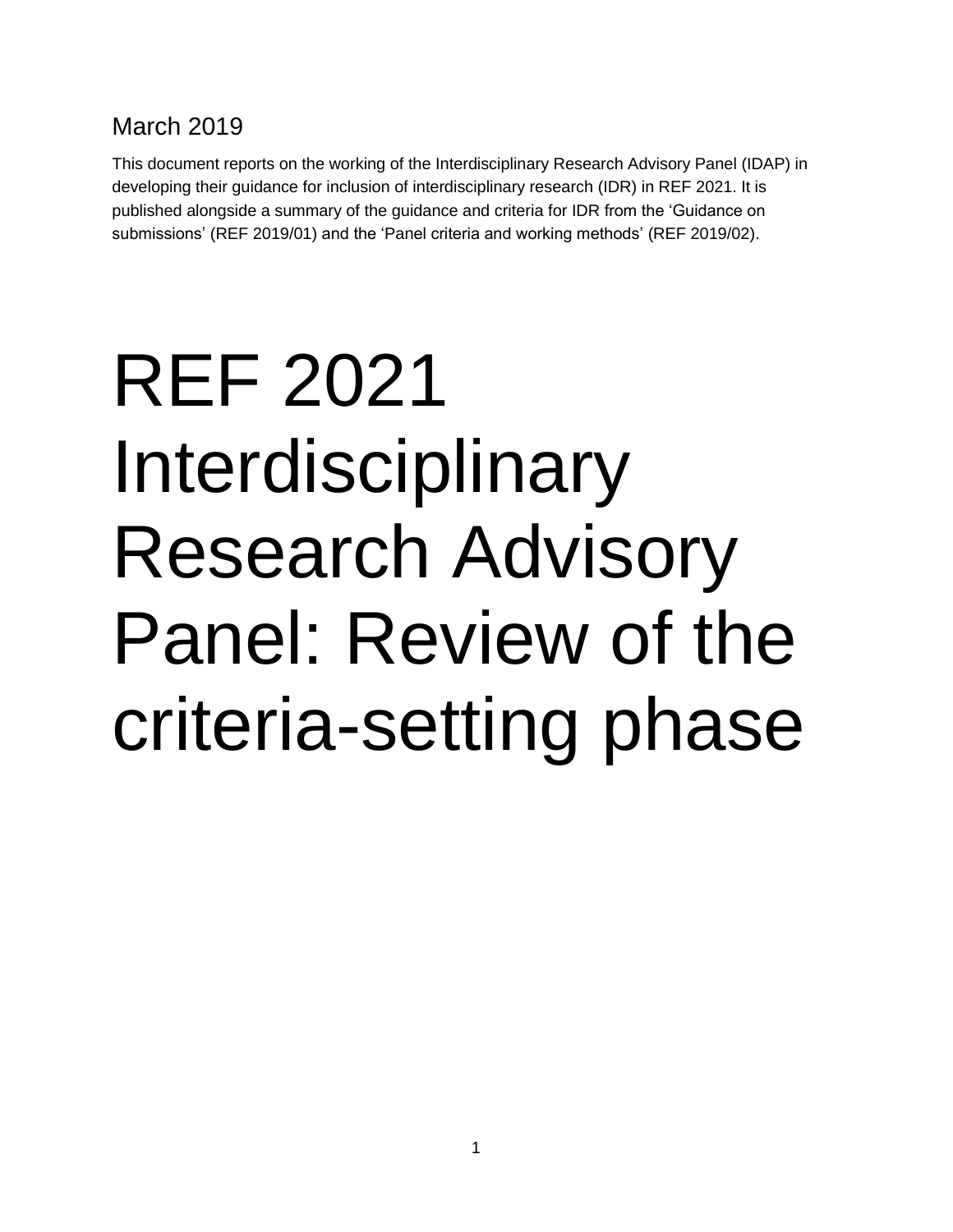# Contents

| Part 3: Recommendations and further considerations for the future 23           |  |
|--------------------------------------------------------------------------------|--|
|                                                                                |  |
|                                                                                |  |
|                                                                                |  |
| Annex B: Membership of the Interdisciplinary Advisory Panel (IDAP) REF 2021 27 |  |
|                                                                                |  |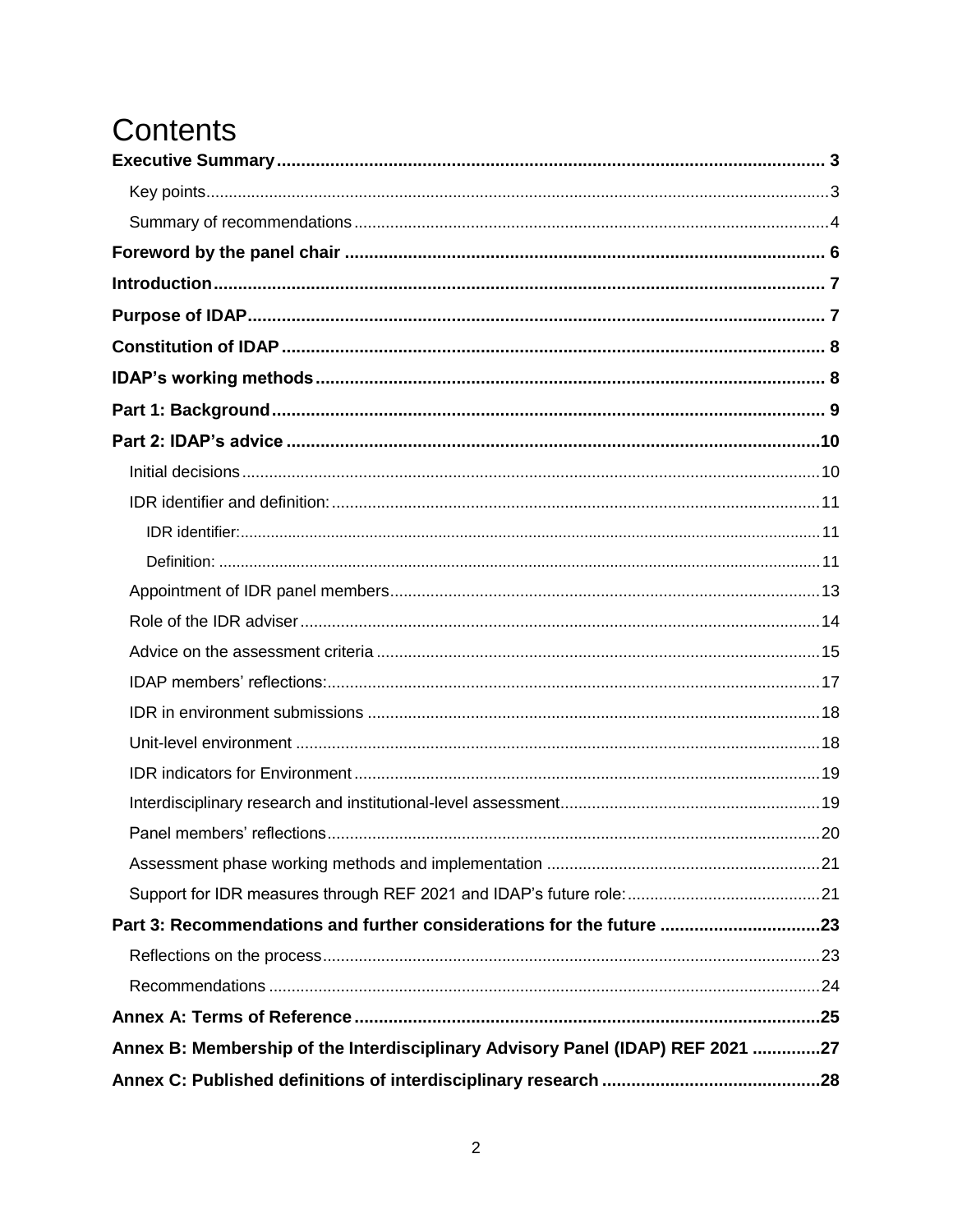# <span id="page-2-0"></span>**Executive Summary**

### <span id="page-2-1"></span>**Key points**

The independent review of REF 2014 chaired by Lord Stern noted concerns within the research community regarding interdisciplinary research (IDR): it was perceived to have been disadvantaged at assessment. Analysis of the assessment demonstrated that this had not been the case. However the lower proportion of IDR submitted relative to what might have been expected suggested low confidence within the community of fair treatment for IDR. The report recommended that structures should be implemented to support submission and assessment of IDR in REF 2021.

IDAP was appointed to provide expert advice and recommendations to ensure equitable treatment of IDR in REF 2021. The chair of the panel is Professor Dame Athene Donald, and panel members were appointed on the basis of relevant expertise. An underpinning principle for the panel's work was that IDR should be neither advantaged nor disadvantaged for assessment in the REF.

IDAP members noted that analysis of REF 2014 impact case studies submitted had demonstrated significant underpinning IDR. The panel concluded that this was therefore an area for which further specific guidance would not be required, and that their advice should focus on assessment of IDR outputs. Additionally IDAP supported the inclusion of IDR for consideration in unit-level and institutional environment submissions. While the timing of the panel's appointment meant that their input into development of the institutional environment submission was limited, IDAP provided advice on possible metrics for unit-level and institutional environment submission. The panel considered that institutions should identify indicators relevant for their own context rather than supporting a "standard" set, however noting full support for the principles developed by the Forum for Responsible Research Metrics for environment indicators.

IDAP considered relevant evidence and made a number of recommendations regarding outputs for inclusion of IDR in REF 2021:

- For the purposes of REF 2021 the panel developed broad-based and inclusive definitions of IDR encompassing multi, inter and trans disciplinary research, and research arising outside clear disciplinary foundations.
- To ensure that IDR is not to be seen to be outside of mainstream research, IDR outputs will be assessed within the existing sub-panel structures, rather than by a separate IDR panel.
- To support the work of the sub-panels each will appoint at least two IDR Advisers.
- The panel recommended retaining the IDR identifier "flag" from 2014, which will bring research within the purview of the IDR Advisers. Use of this flag will not be made mandatory.
- IDR Advisers will not be solely responsible for undertaking all IDR assessments, but will work with their panel's executive group to determine the most appropriate assessment route, based on requirements of research submitted.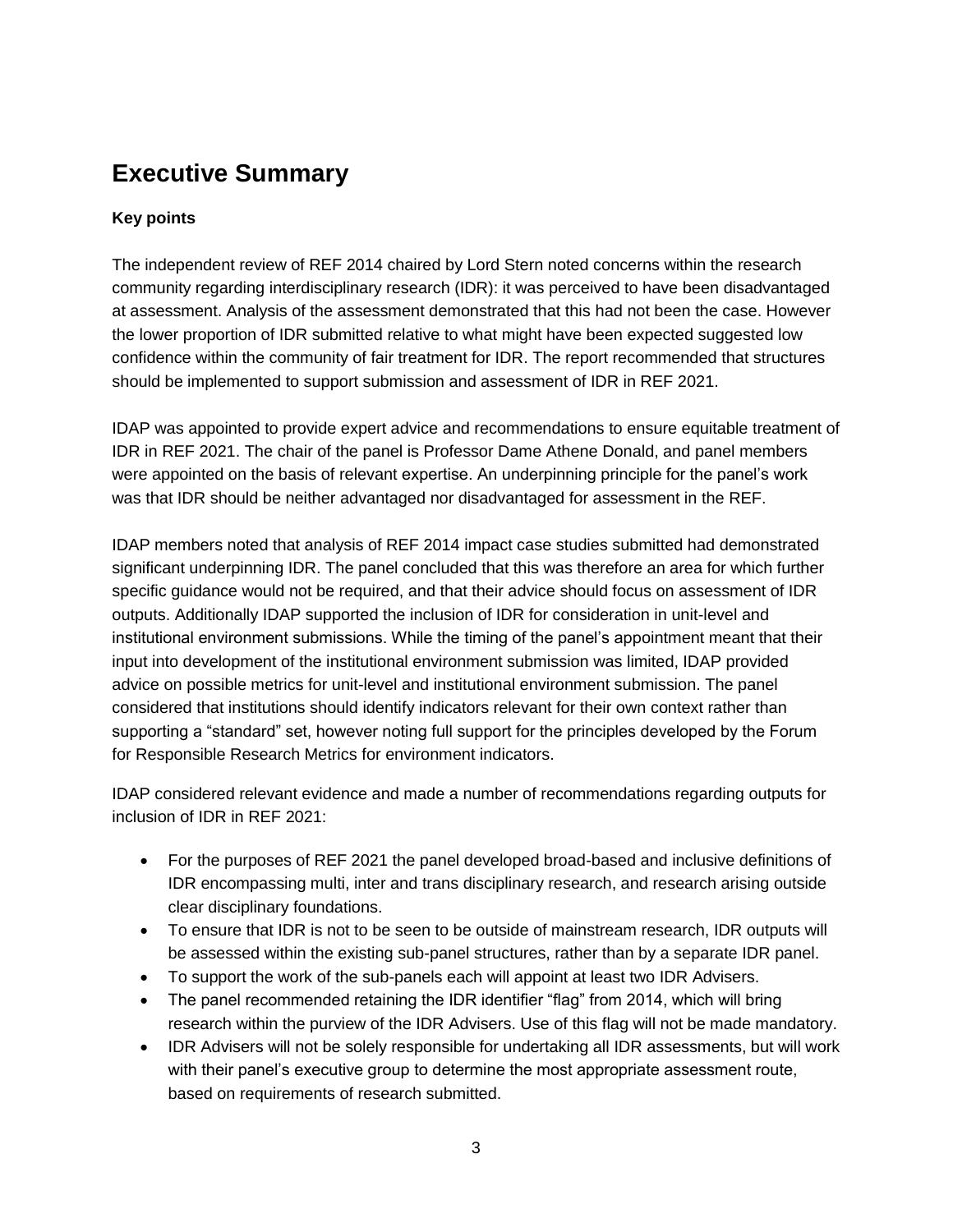- The IDR Advisers will advise and support all sub-panel members for IDR assessment, and will undertake assessments as relevant to their knowledge, skills and expertise.
- IDR assessment should be undertaken using relevant skills and expertise. IDAP recognise that sub-panels may be constituted of members with a diverse range of knowledge, skills and expertise. Therefore:
	- $\circ$  IDR may be assessed within a single sub-panel if relevant skills, experience and knowledge are identified,
	- o IDR can be subject to joint assessment with other panel(s) within or across main panel groupings as appropriate to the research submitted,
	- $\circ$  IDR assessment is distinct from existing cross-referral arrangements, however where appropriate, cross referral may be an option for assessment,
	- $\circ$  Decisions on final scores remain with the panel to which the research is submitted.
- IDR remains subject to the same generic criteria of significance, originality and rigour as other research. IDAP provided guidance on application of the existing criteria to IDR rather than recommend additional or alternative criteria.
- The panel may identify either at allocation or during assessment:
	- $\circ$  if an output has been flagged as IDR but does not meet the agreed definition, or
	- $\circ$  if an output does meet the definition but is not flagged,
	- $\circ$  Where this is the case the panel may amend an output's status accordingly to ensure the most appropriate assessment route. There will be no disadvantage resulting and no penalties to the submitting institution.
- The IDR work of sub-panels will be overseen by main panel IDR members. These IDR members will be members of IDAP.
- IDAP will provide oversight, monitoring and advice on application of IDR guidance, however IDAP will not be directly involved with assessments. IDAP will lead on evaluation of IDR following the conclusion of REF 2021 assessment.
- IDAP recommended formation of a cross panel IDR Network to share best practice, provide support and facilitate inter-panel working – this will include IDAP, main panel IDR members and sub-panel IDR advisers.
- The IDR Network will produce a briefing and induction for new IDR Advisers and other main and sub-panel members in advance of panels reconvening prior to the assessment phase of REF 2021.

#### <span id="page-3-0"></span>**Summary of recommendations**

IDAP will produce a final report following the end of the assessment phase, having undertaken evaluation of IDR assessment in REF 2021, and making final recommendations for future IDR research assessment. In reflecting on its work throughout the criteria development phase, the panel identified the following areas for which it made interim recommendations for the future:

Earlier appointment of IDR advisory panel, for input into consultation and initial decisions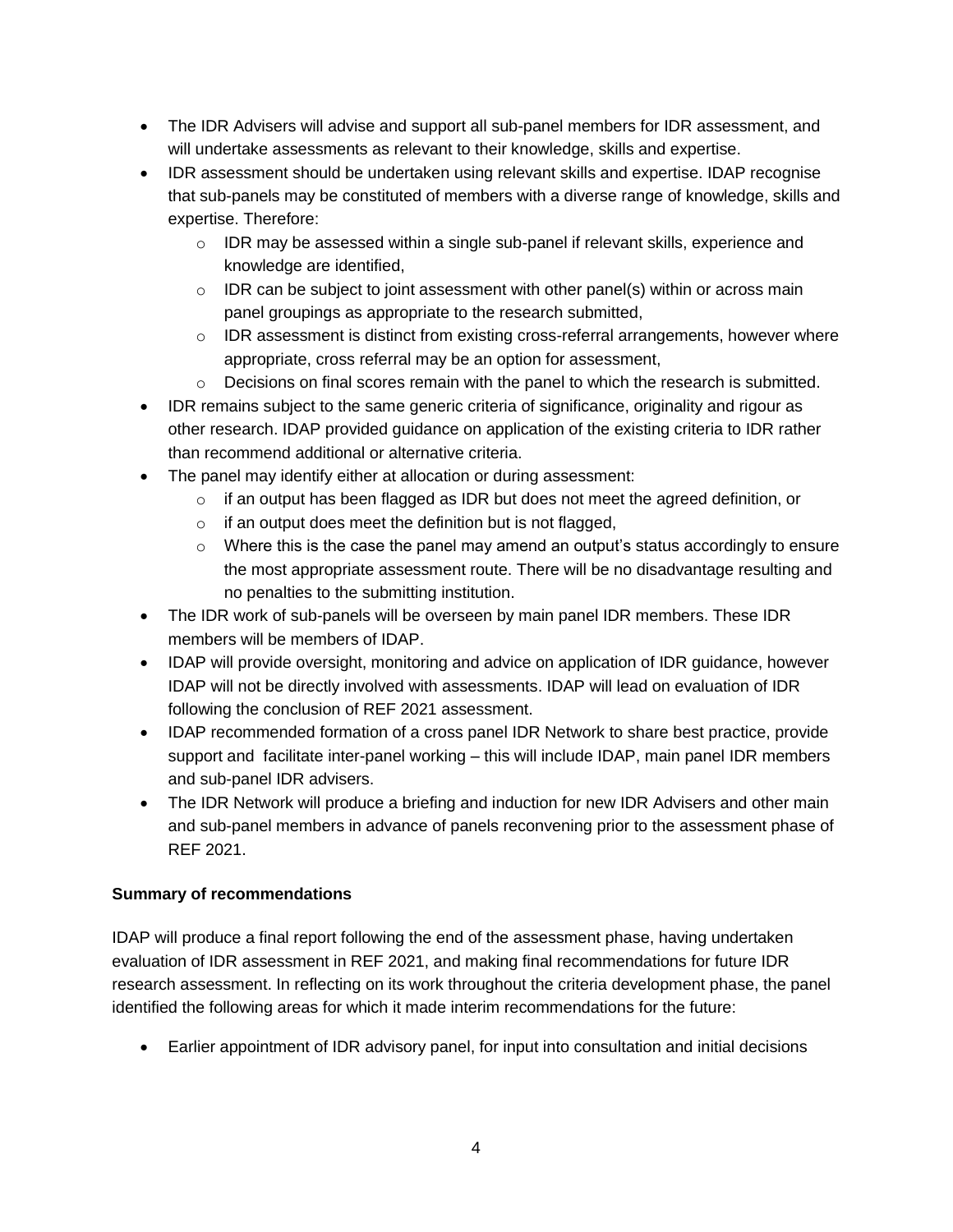- Earlier engagement with main panel chairs following appointment. This will allow a period for building a common agreement of goals before the main and sub-panels start work on criteria development
- Briefing/induction process for IDR advisers and main panel members, to inform background, expectations and opportunities for input and involvement
- Direct engagement with sub-panel members at an early stage in criteria development, to enable an open dialogue with panel representatives to test and inform assessment principles
- Ongoing engagement with panel members throughout criteria development, including meetings of the IDR network as forum for dialogue and information sharing.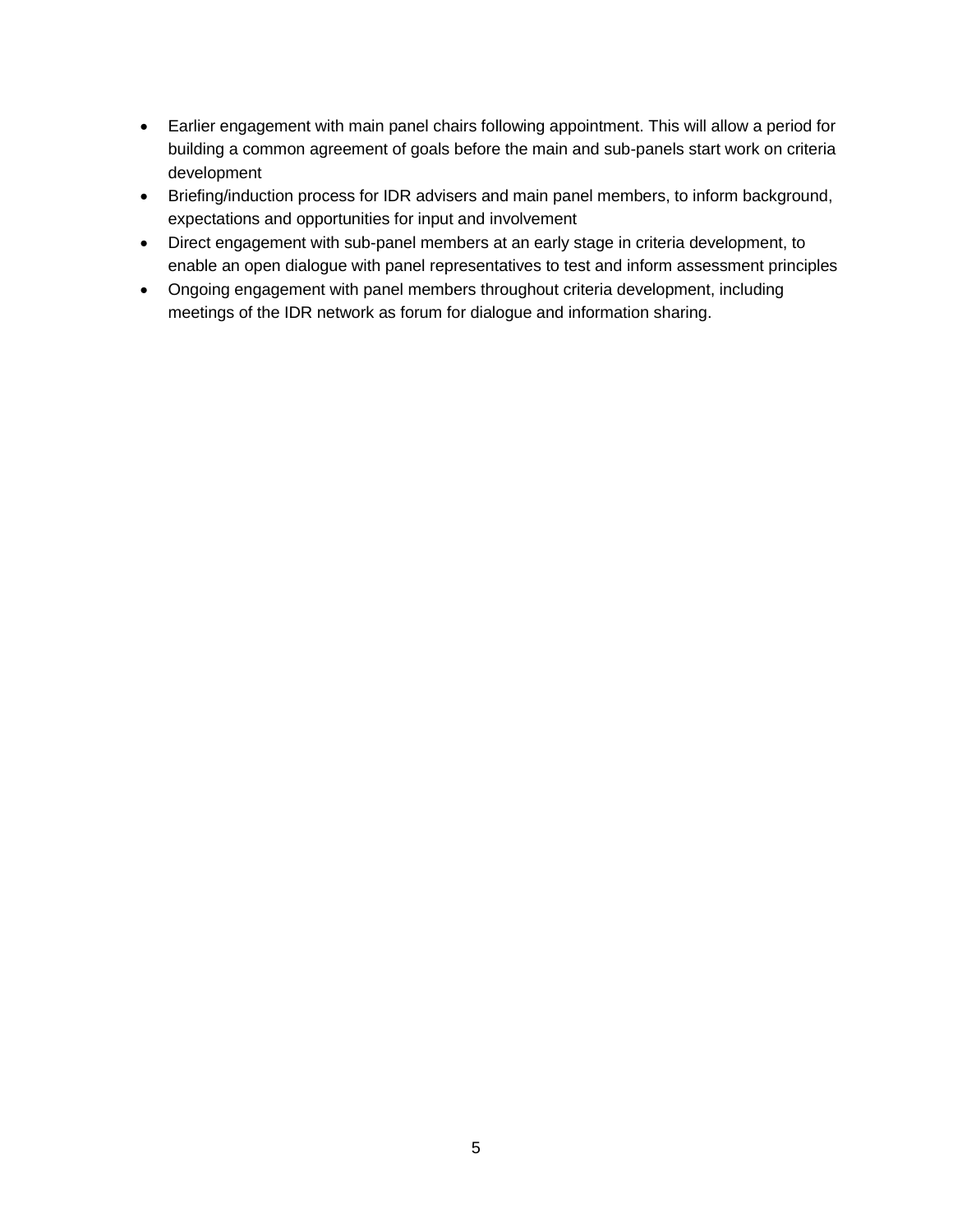## <span id="page-5-0"></span>**Foreword by the panel chair**

Being a researcher who has worked for years at the interface between established disciplines, facing up to all the problems that such work faces to be judged 'equally', when I was asked if I was willing to chair REF2021's Interdisciplinary Advisory Panel, I did not feel it was an invitation I could refuse. Nevertheless I recognized the magnitude of the task. To ensure that the panel's recommendations addressed the anxieties that individual researchers and their institutions felt during REF2014 and, by extension, would feel again as REF2021 loomed if nothing were done, we knew we had to think radically. Of course the Stern Review had given us some pointers and the response to the consultation on the Review gave us some more.

So, we set to work and, over the past 18 months, have striven to come up with some recommendations that will reassure the community at large that interdisciplinarity will be treated equitably, alongside all other kinds of research, when it comes to evaluation in REF 2021. Inevitably, not all our recommendations were accepted by the Main Panel Chairs and the REF Steering Group. Nevertheless I believe that the end point we have reached should give confidence to all researchers that interdisciplinarity will be neither favoured nor disfavoured as the sub-panels do their work. Such fundamental confidence I regard as vital if our work is to be regarded as a success.

The main issues obviously arise around outputs. Interdisciplinarity underpinning impact case studies everyone seemed to feel had provoked no issues last time around and there seemed no concern that anything would be different this time. The environment statement offers scope for interdisciplinarity to be discussed but there is no metric associated with it to raise concerns. We set out to come up with a clear definition of what interdisciplinary (ID) research was – and wasn't – and how it might be distinguished from the established route of cross-referral. To define ID research so that it satisfies all possible manifestations is no mean feat, but I hope we have come to a conclusion with which people will be content.

The second strand of our work related to how the actual assessment should be carried out. Stern recommended 'champions' but we felt that conveyed the wrong message: ID work should not need championing by individuals so much as judged fairly. We have therefore recommended that each Main Panel should have at least one member with ID experience, and each sub-panel two people identified as ID Advisors. To support these people in their work a network of all of them, with whom IDAP will interact as their work unfolds, has been created. As issues arise, as uncertainty about procedures and normalisation may occur, this group will provide a forum for discussion and support.

It is probably not possible to anticipate all of the wrinkles that interdisciplinary research may introduce into the REF process. However I hope the major uncertainties that were clearly present in REF2014 have been addressed. I would like to take this opportunity to thank all the IDAP members who have worked with me to reach this point. When I set out I felt this was a daunting task for a group of strangers to pull together. I was delighted by the collegiality with which we all worked and the good humour manifest as we strove to find a unified set of recommendations, work which was also aided by considerable input and support from the wider academic community.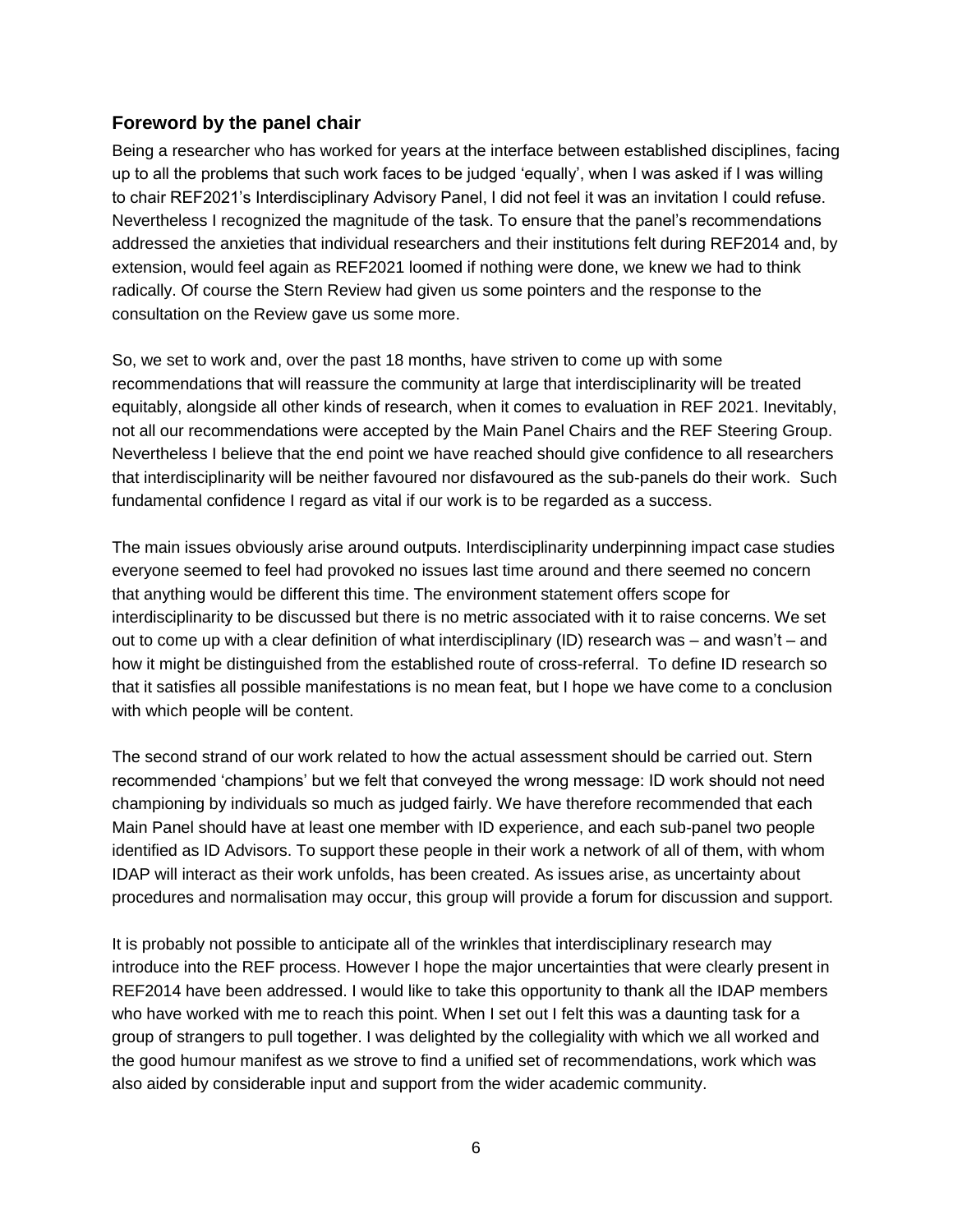# <span id="page-6-0"></span>**Introduction**

1. This report summarises the work undertaken by the Interdisciplinary Research Advisory Panel (IDAP) in the lead up to and throughout the criteria development phase of REF 2021 which took place between January and December 2018. The panel itself was active through the period May 2017 to December 2018. This report sets out our reflections on the process of providing advice and guidance on interdisciplinary research (IDR) for the panels and the four UK higher education funding bodies on:

- a. the representation of IDR expertise on the expert panels
- b. measures to support the submission and assessment of IDR
- c. the processes needed to support these measures during the assessment phase.

2. A key context for the work of IDAP, and the assessment of IDR within REF 2021, comes from the findings and recommendations of the independent review of the previous REF led by Lord Stern in 2016<sup>1</sup>. A number of these recommendations directly address IDR within future REF exercises. The review noted that while there was little evidence of discrimination against IDR by the REF 2014 panels, HEIs may have been risk averse in submitting or identifying IDR outputs due to perceptions that it may be disadvantaged in the assessment. As a result, the review identified a number of actions aimed at improving confidence in IDR assessment in the REF.

3. A central theme of these recommendations is that such confidence could best be achieved through the development of a clear and consistent approach to the assessment of IDR outputs, underpinned by supporting structures within and across panels. The review also recommended the inclusion of institutional-level information on impact and environment relevant to IDR to provide wider context for submissions into units of assessment (UOAs).

# <span id="page-6-1"></span>**Purpose of IDAP**

4. IDAP was constituted to address the recommendations from the Stern review, working to agreed Terms of Reference at Annex A, which set out the panel's role in providing advice to embed equitable treatment for IDR in REF 2021.

5. Our work evolved throughout the criteria phase, and we have provided advice and guidance on:

- a. developing an agreed definition of IDR for REF 2021 to support consistent use of an IDR flag for outputs
- b. including IDR expertise in appointments to the main and sub-panels
- c. developing guidance to support the assessment of interdisciplinary outputs in the application of the assessment criteria of originality, significance and rigour
- d. developing the role of the IDR adviser and the wider panel structures to support IDR assessment

 $\overline{a}$ <sup>1</sup> Available at: [https://www.gov.uk/government/publications/research-excellence-framework-review.](https://www.gov.uk/government/publications/research-excellence-framework-review)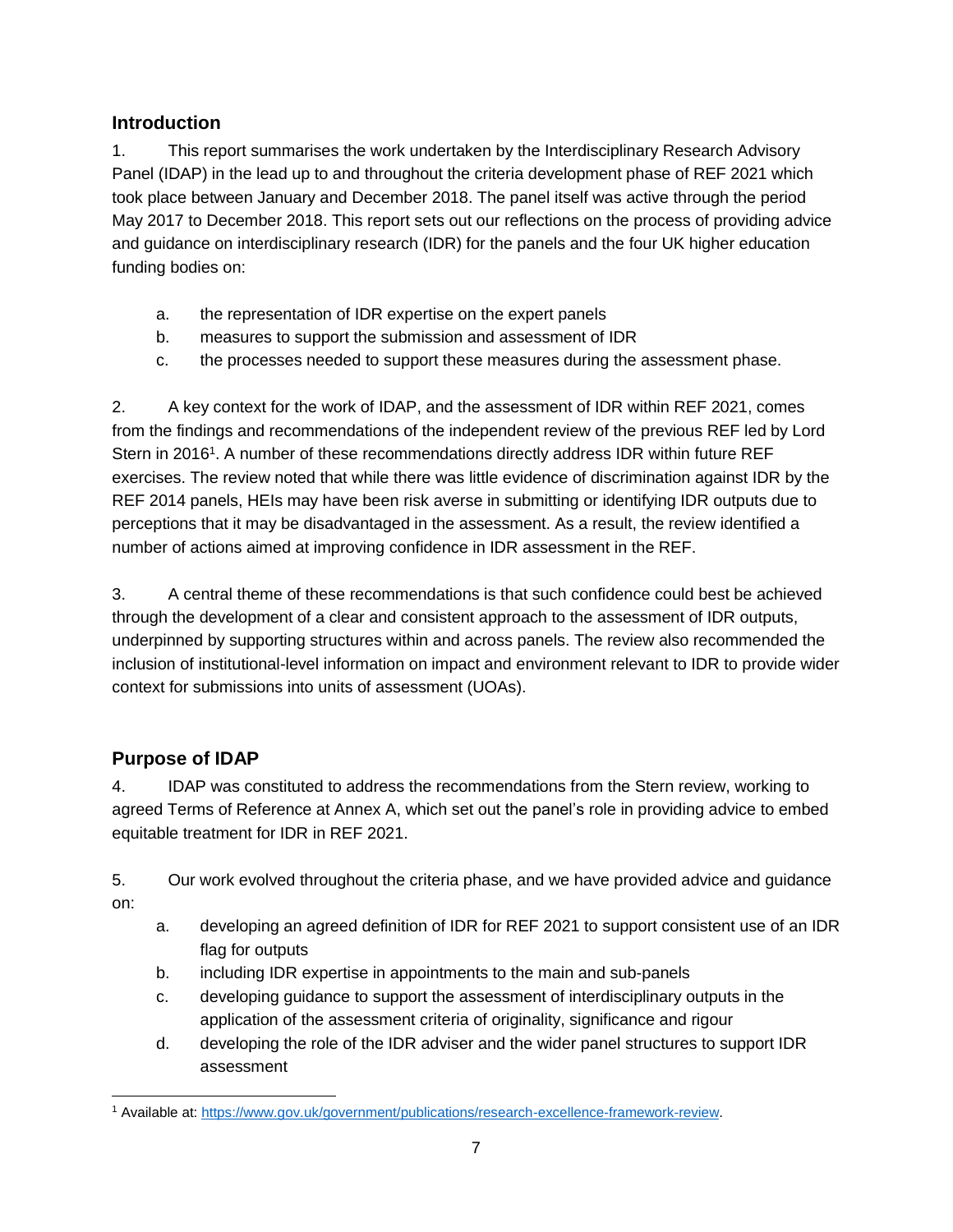- e. including a section in the environment template for submitting units to describe the structures supporting IDR (where appropriate)
- f. IDAP's future role throughout the submission phase and in supporting the work of the panels throughout the assessment stage.

# <span id="page-7-0"></span>**Constitution of IDAP**

6. IDAP is chaired by Professor Dame Athene Donald, and includes members from across the UK. Members were appointed following a nominations process<sup>2</sup>, and include experienced researchers collectively with extensive interdisciplinary and research assessment experience across all main panels. The membership of IDAP in the criteria phase, including observers, is included at Annex B.

7. The panel is supported by the REF team within Research England (formerly HEFCE), who provide the panel secretariat function. The funding bodies are represented by the chair of the REF steering group.

# <span id="page-7-1"></span>**IDAP's working methods**

8. We took an evidence-based approach to developing our advice, drawing on consultation feedback, relevant policy analysis, academic literature and feedback from the main and sub-panels.

- 9. We met four times during the criteria development phase:
	- a. In May 2017, following the analysis of the consultation on the REF, the panel met to consider consultation responses, to input into the initial decisions on the REF and to advise on the appointment of panel members.
	- b. In September 2017, the panel began development of its advice on the detailed guidance and criteria.
	- c. In February 2018, the panel met to review and agree its advice to panels on the guidance and criteria, and to consider the future role of IDAP.
	- d. In November 2018, the panel held its final meeting of the criteria phase to review responses to the consultation on the guidance and criteria, and to advise on assessment phase processes for supporting IDR.

10. Throughout this time panel members, in particular the chair, attended a range of additional meetings to liaise with colleagues and the wider community, both to represent the work of the panel and to engage with others regarding IDR in the REF. This included representing IDAP at meetings of the main panel chairs, attending the Forum for Responsible Research Metrics (FFRRM), attending REF sub-panel meetings to provide an overview of IDAP's considerations, and convening a first

 $\overline{a}$ <sup>2</sup> Details of the nominations process can be found at: [https://re.ukri.org/documents/hefce-documents/idr-ap](https://re.ukri.org/documents/hefce-documents/idr-ap-recruitment/)[recruitment/](https://re.ukri.org/documents/hefce-documents/idr-ap-recruitment/)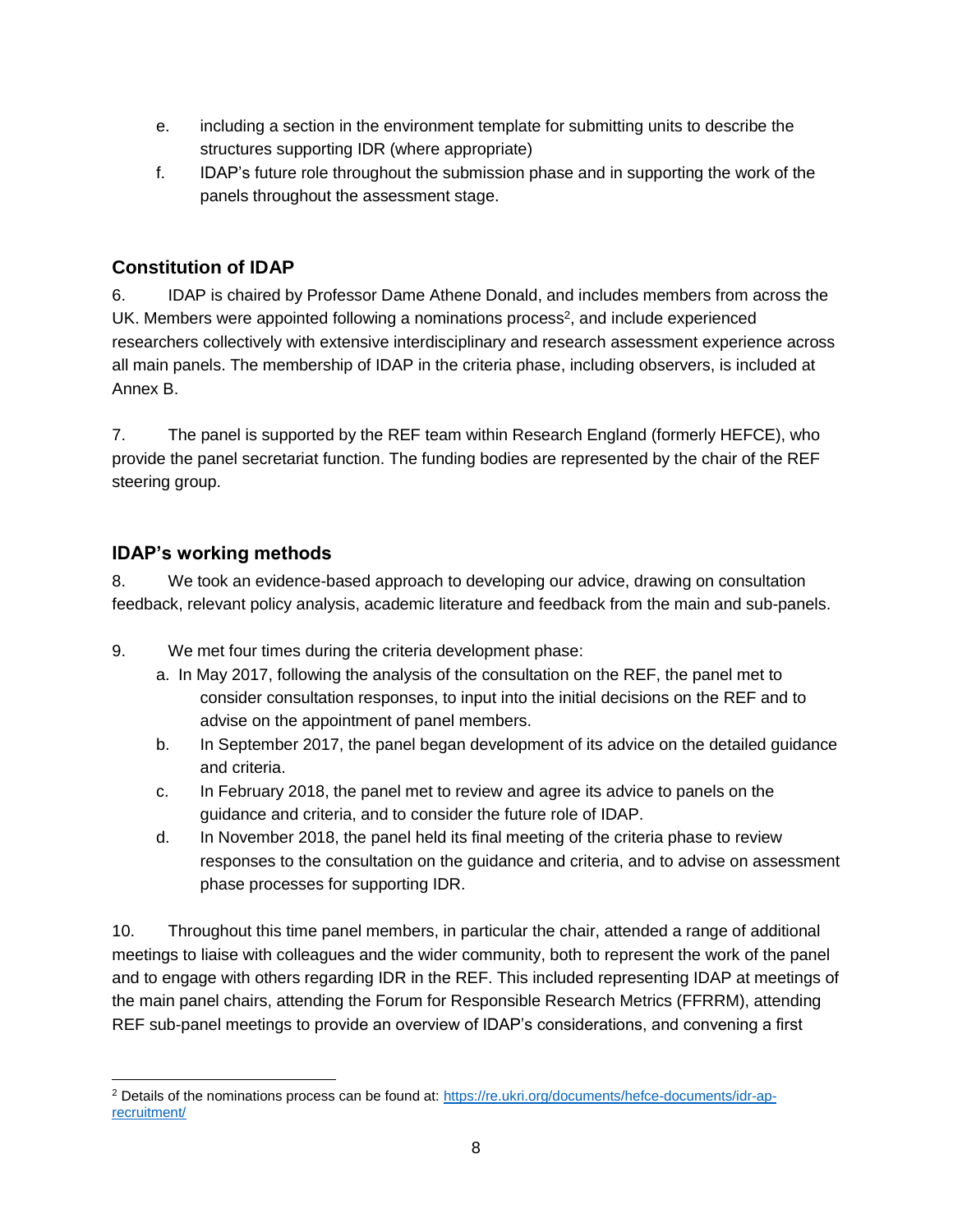meeting of the IDR network, consisting of IDAP, sub-panel IDR advisers and main panel IDR members.

# <span id="page-8-0"></span>**Part 1: Background**

11. This section provides a brief examination of the background to our work, including evidence regarding the assessment of IDR within REF 2014, and perceptions of the research community.

12. Analysis carried out by HEFCE's Analytical Services Group of submissions to REF 2014 identified that there was parity of assessment by the panels and no indication of more or less favourable treatment for outputs identified as IDR<sup>3</sup>. Additionally, a significant proportion of the impact case studies submitted (nearly two thirds) were underpinned by some level of interdisciplinary work<sup>4</sup>. The significant impact of IDR case studies was highlighted in the report of the independent review of metrics in research assessment undertaken in 2015<sup>5</sup>.

13. However, a citation-based analysis of REF 2014 submissions suggested a proportional underrepresentation of IDR outputs in REF submissions $6$ , indicating a confidence issue with submitting IDR outputs in REF. This was supported by the responses to the call for evidence as part of the Stern review, which identified the disciplinary UOA structure of the REF as a potential barrier to submission of IDR.

14. The Stern review took into account a range of evidence<sup>7</sup> and recognised that IDR has a significant role to play in addressing 'grand challenges' for the future, and that it enhances both academic and socio-economic creativity. In consequence, the review set out a number of actions to build community confidence in submitting IDR outputs and to further embed IDR within the REF, including the appointment of interdisciplinary 'champions' on the expert panels, and explicit encouragement for the submission and identification of IDR in the REF<sup>8</sup>.

<sup>5</sup> The Metric Tide: Report of the Independent Review of the Role of Metrics in Research Assessment and Management This is available at:<https://re.ukri.org/news-events-publications/publications/metric-tide/> <sup>6</sup> A review of the UK's interdisciplinary research using a citation-based approach (Elsevier 2015). Available at:

 $\overline{a}$ 

<sup>3</sup> See [https://www.ref.ac.uk/2014/results/analysis/outputprofilesanddiversity/.](https://www.ref.ac.uk/2014/results/analysis/outputprofilesanddiversity/)

<sup>4</sup> The nature, scale and beneficiaries of research impact: An initial analysis of Research Excellence Framework (REF) 2014 impact case studies (King's College London and Digital Science 2015). Available at: <https://www.kcl.ac.uk/sspp/policy-institute/publications/Analysis-of-REF-impact.pdf>

[http://www.hefce.ac.uk/pubs/rereports/year/2015/interdisc/.](http://www.hefce.ac.uk/pubs/rereports/year/2015/interdisc/)

<sup>&</sup>lt;sup>7</sup> Key documents included: A review of the UK's interdisciplinary research using a citation-based approach (Elsevier 2015)

Report on the Landscape of IDR in the UK (Technopolis 2016)

The interdisciplinarity survey report for the Global Research Council (DJS Research 2016)

Crossing Paths: Interdisciplinary institutions, careers, education and applications. (British Academy for the Humanities and Social Sciences 2016)

Evaluating Interdisciplinary Research: a practical guide. (Strang and McLeish 2015)

Call for Evidence Independent review of the Research Excellence Framework (REF): Synthesis of responses (Technopolis 2016)

<sup>&</sup>lt;sup>8</sup> See page 28. Available at: [https://www.gov.uk/government/publications/research-excellence-framework-review.](https://www.gov.uk/government/publications/research-excellence-framework-review)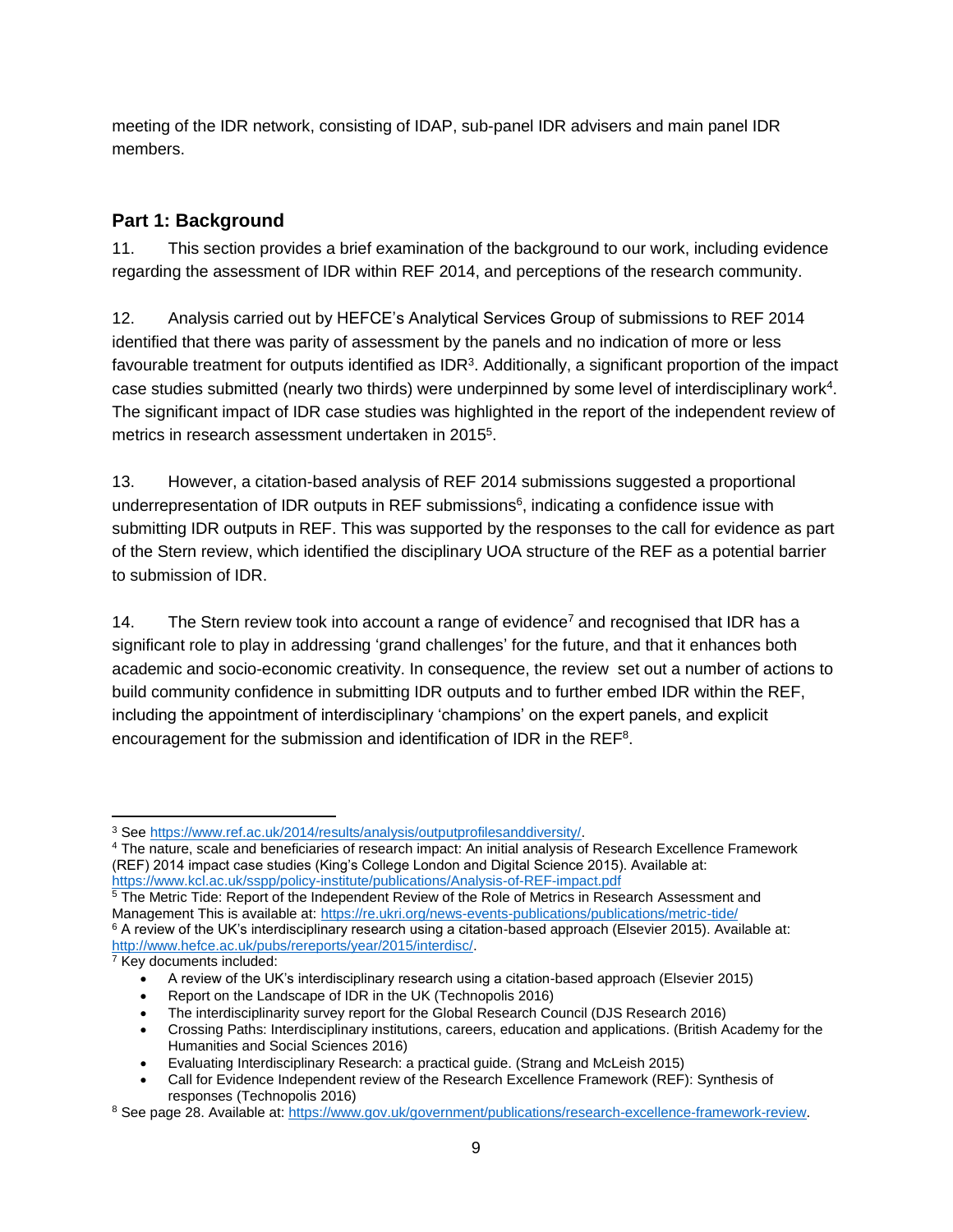15. Proposals for implementing these recommendations were included by the funding bodies in the 2016 Consultation on the Second Research Excellence Framework, namely that: there should be a role providing expertise and oversight for assessment of IDR within each sub-panel; the IDR identifier 'flag', first used in REF 2014, should be mandatory; and information on each submitting unit's approach to, and support for IDR, should be required through their unit-level environment submission.

16. Further proposals were made to introduce submissions at institutional level that would assess the strategic approach and activities to support interdisciplinary working through an institutional environment submission, and highlight the impact of IDR through institution-level impact case studies.

17. We commenced our work following the funding bodies' consultation. On reflection, we believe that beginning this work earlier would have been of value to the development of the early proposals and their earlier feed in to the work of the main panels

# <span id="page-9-0"></span>**Part 2: IDAP's advice**

18. This section sets out our approach and processes in developing our advice for the funding bodies and the panels.

19. Across our first three meetings, we assessed and considered a wide range of evidence in order to inform our developing guidance and advice. Throughout this process we were mindful of consultation feedback and evidence emerging through other mechanisms, such as engagement and consultative events undertaken by the REF team and IDAP members, and feedback from advisory panels, such as the Environment working group of the Forum for Responsible Research Metrics, and professional organisations.

20. Following our February 2018 meeting, our initial advice was provided to the main and subpanels, for comment, as part of the development of the panel criteria. The IDR advisers within each main panel also met for the first time during this period to consider and feedback on the arrangements for the IDR network, its working methods and supporting structures.

#### <span id="page-9-1"></span>**Initial decisions**

21. At our first meeting in May 2017 we were asked to review feedback from the REF consultation around IDR, in order to provide advice on the funding bodies' initial decisions on the exercise. As noted above, we believe it would have been beneficial to the process had we met earlier and been able to input into the proposals and questions put forward for consultation.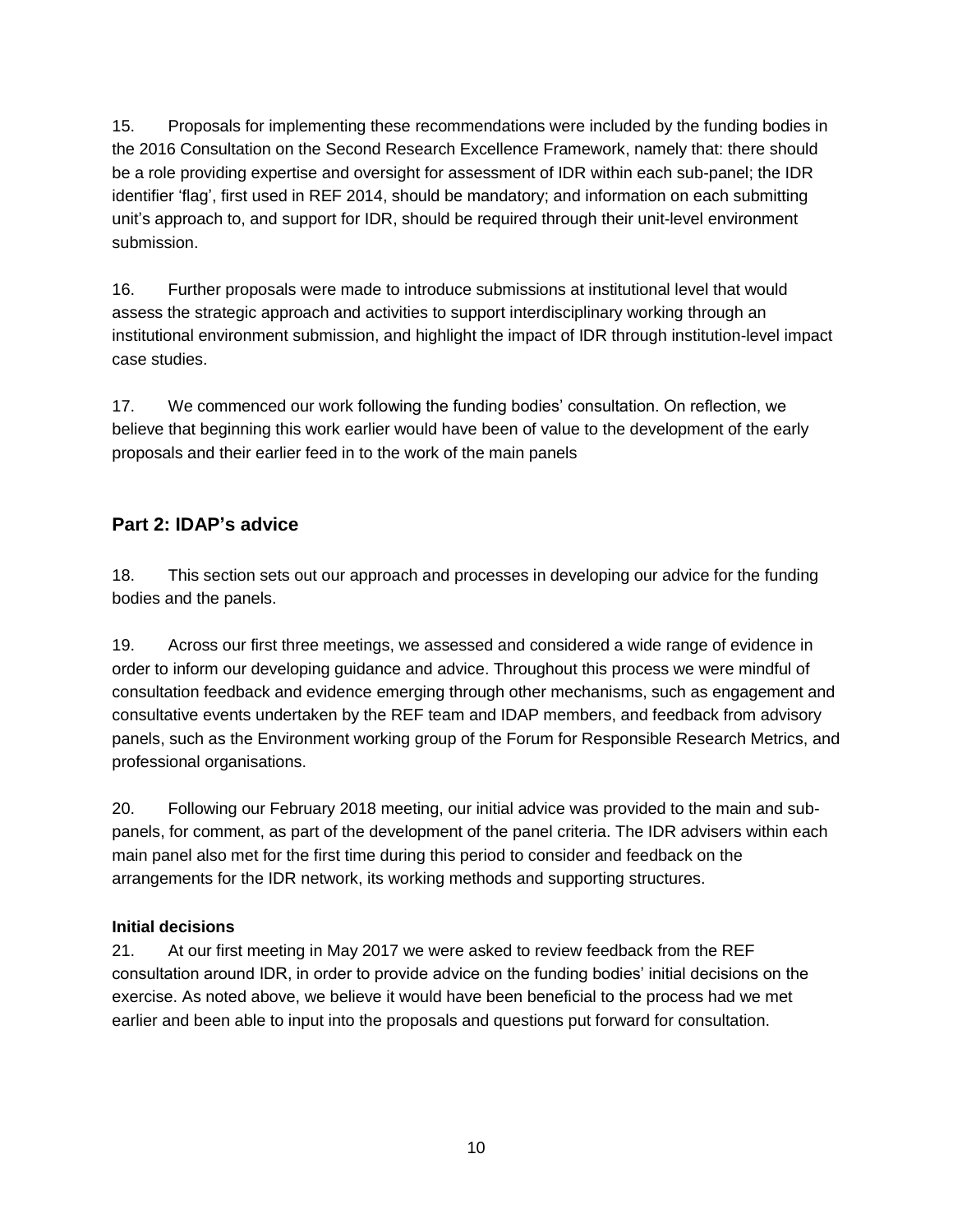Responses showed general support for the majority of the IDR measures proposed<sup>9</sup>. There was, however, a call for a clear definition of IDR to inform the use of the IDR identifier and for clarity on the role of the IDR advisers. Consequently, we were invited to provide advice to the REF Steering Group, made up of representatives from the four UK higher education funding bodies, to inform the development of the 'Initial decisions on the REF 2021' (REF 2017/01)<sup>10</sup> with regard to the IDR identifier and definition and appointment of IDR focussed panel members.

#### <span id="page-10-0"></span>**IDR identifier and definition:**

#### <span id="page-10-1"></span>**IDR identifier:**

22. The panel was asked to advise on the proposal to make mandatory the identifier for submission of IDR outputs, initially used in REF 2014. While this had received support in the consultation, we were concerned that making the flag mandatory could increase burden for institutions, which would be disproportionate to the intended benefits.

23. On this basis we advised continuing the use of an optional IDR flag. However, in order to support the use of the flag, we consider that further guidance should be provided on its use. We felt it would be very important for there to be a clearly understood distinction between use of the IDR flag and the use of the flag requesting cross-referral.

24. Use of the IDR flag is intended to bring an output within the purview of a sub-panel's IDR adviser who will advise the chair on assessment and ensure that relevant expertise is sought either within or outside the sub-panel. The cross-referral flag should be used to request that an output – that could be mono- or interdisciplinary – submitted in one UOA should be cross-referred to another sub-panel for advice.

25. We wanted to encourage HEIs to use the flag to identify IDR and were clear that there should be no negative consequence for HEIs in doing so. We recommended that sub-panels should assess whether outputs are correctly identified as IDR, for the purposes of REF assessment. Where an output is incorrectly identified we advised that these should be assessed within the normal practice of the sub-panel. However we also felt it was important to stress that where an output was 'unflagged' by the panel there would be no detriment.

#### <span id="page-10-2"></span>**Definition:**

26. Further to the consultation feedback we were asked to consider a definition of IDR for the purposes of the REF. Developing and refining the definition was undertaken iteratively throughout the meetings to February 2018, and through correspondence during the criteria-setting phase in order to respond to feedback from the panels.

 $\overline{a}$ <sup>9</sup> See paragraphs 60-63. Available at:

[http://www.ref.ac.uk/publications/2017/consultationonthesecondresearchexcellenceframeworksummaryofresponses.h](http://www.ref.ac.uk/publications/2017/consultationonthesecondresearchexcellenceframeworksummaryofresponses.html) [tml.](http://www.ref.ac.uk/publications/2017/consultationonthesecondresearchexcellenceframeworksummaryofresponses.html)

<sup>10</sup> <http://www.ref.ac.uk/publications/2017/initialdecisionsontheresearchexcellenceframework2021.html>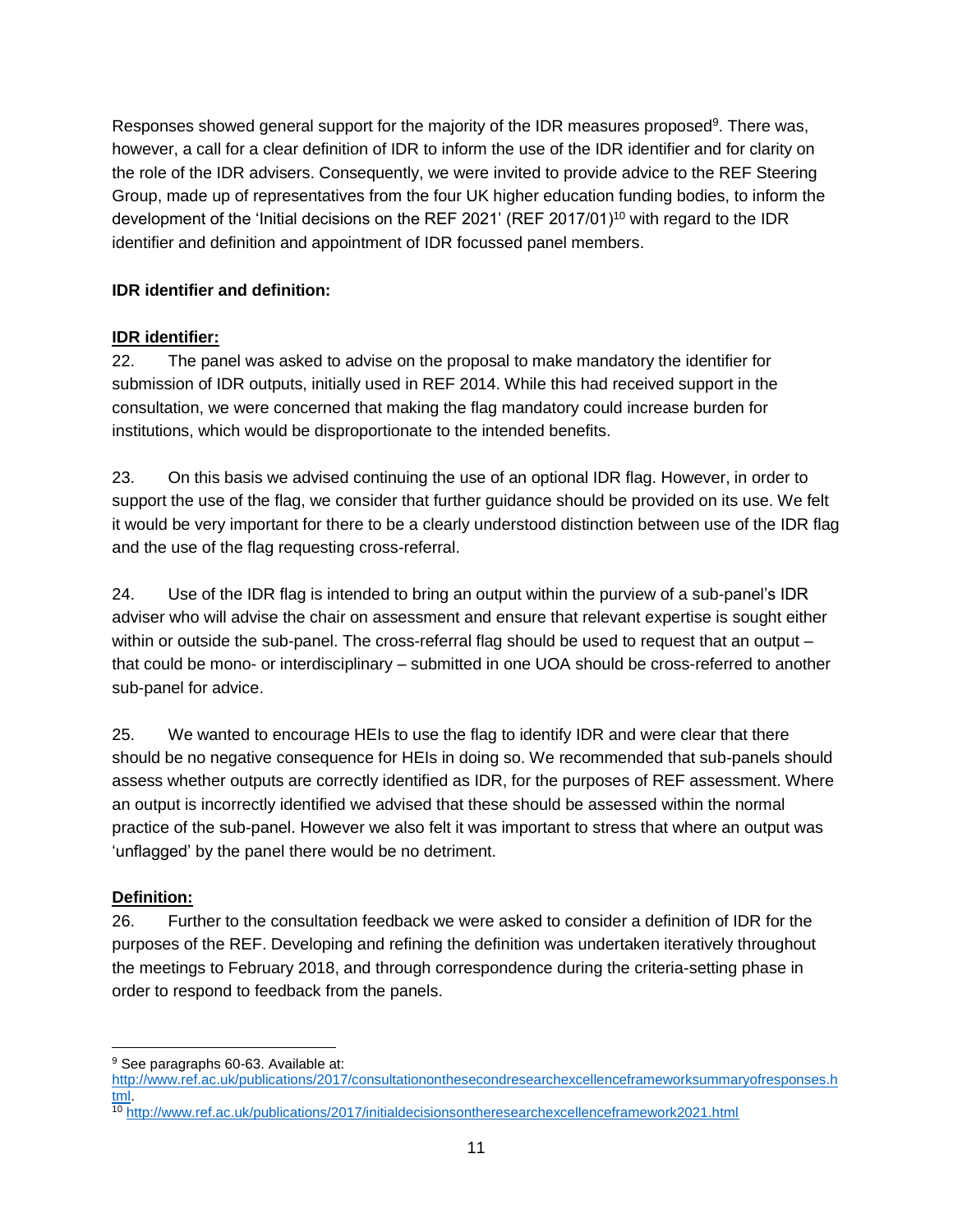27. We were clear that the REF required a definition that would ensure sufficient clarity to support HEIs in their identification of IDR and give them confidence to use the flag. This decision took into account the consultation feedback that, without a clear definition, it would be challenging for institutions to accurately identify their IDR outputs. We also recognised that the framing of any definition might influence HEIs' submission decisions, and that there was a need to consider any unintended consequences arising from this.

28. It was important for us to recognise and consider the variety of related concepts, terms and definitions for research undertaken using theories and methodologies associated with two or more differing disciplines. In developing our advice on a definition we considered wider literature on defining inter, multi, cross and trans-disciplinary research (see Annex C), and recognised the need to incorporate research outside of established disciplinary approaches within our considerations.

29. We noted that practice within disciplines develops over time, including the adoption and use of approaches originating in or associated with other disciplines, and that these may become established research practice. Research may then fall within the scope of a single REF UoA and could be assessed by the sub-panel within their normal practice. We therefore identified that there should be an innovative aspect to the research in order to differentiate it from established disciplinary practice.

30. Our considerations therefore sought to emphasise recognition of research which draws on the theories, methods and/or traditions of differing disciplines innovatively. Such research should be able to demonstrate clear interaction and integration of the component elements, and should move beyond established disciplinary practice, achieving outcomes which would not have otherwise have been possible.

31. Based on these considerations, we developed our initial advice for a working definition of IDR. This advice was taken to main and sub-panel meetings, including meetings of the IDR advisers within each main panel, for feedback during the first round of criteria development.

32. Feedback from panels sought further development of the definition for clarity. It was noted that a significant amount of research across all UOAs could be seen to go beyond core disciplinary methodologies, and there were concerns that this definition could lead to significant volumes of submissions with approaches which may already be well-established practice within the UOA. It was suggested that a stronger focus could be achieved through a definition that emphasised integration of disciplinary approaches, and made clear that IDR involves working beyond established disciplinary norms, and also includes research with no clear disciplinary origin.

33. Sub-panels also highlighted that their membership incorporates individuals with a range of knowledge, skills and experience within, across and beyond their disciplinary areas. Feedback noted that some sub-panels are significantly broad in their scope, representing a wide range of knowledge and skills. This being the case, much of the IDR submitted may fall within scope of the receiving UOA to assess, rather than necessarily requiring cross-panel working.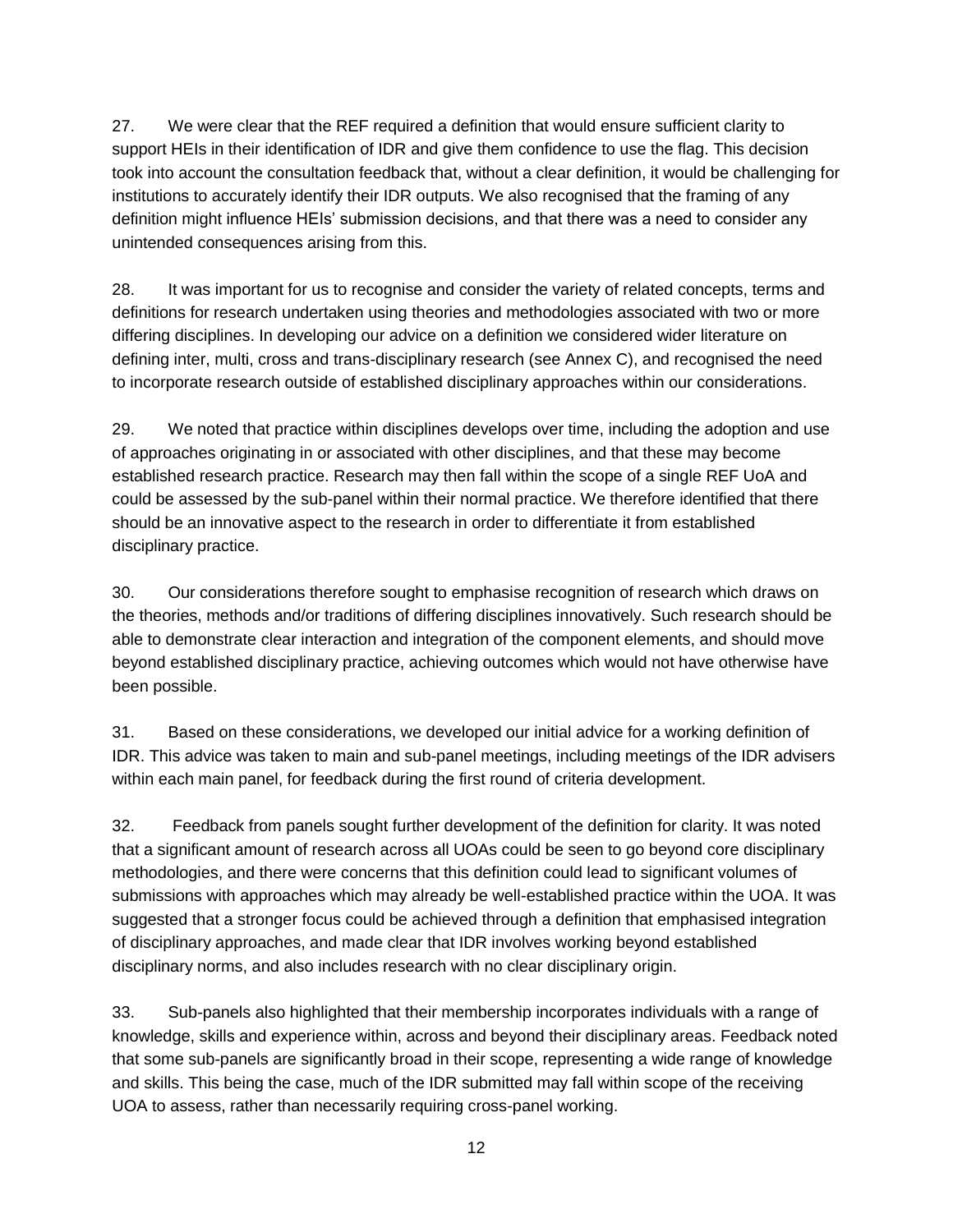34. The feedback allowed us to refine our definition, to identify more clearly key features of IDR within the definition. Our conclusion was that, for the purposes of the REF, there should be a broad and inclusive definition, providing an emphasis that there should be clear interaction between the differing disciplinary elements of research (including approaches outside of established disciplinary traditions or practices), but without narrowly confining what this should be or how it should be achieved.

35. The definition of IDR recommended by IDAP is:

*"For the purposes of the REF, interdisciplinary research is understood to achieve outcomes (including new approaches) that could not be achieved by established disciplinary approaches alone. Interdisciplinary research features significant interaction between two or more disciplines and / or moves beyond established disciplinary foundations in applying or integrating research approaches from other disciplines."*

#### <span id="page-12-0"></span>**Appointment of IDR panel members**

36. IDAP was invited to provide advice on the assessment of IDR in the REF. The consultation had identified two possible approaches: retain assessment of IDR outputs within the work of the subpanel to which they are submitted; or that all IDR submitted should be assessed by a single, specialist IDR panel. A guiding principle throughout our work, was that IDR should not be seen as a 'special case' or, conversely, marginalised for assessment. In considering our guidance on this issue we concluded that our recommendation should be an approach to ensure that IDR sat firmly within the mainstream of assessment and would be undertaken within the work of the sub-panels rather than by a separate, specialist panel. In this task, the sub-panels would be supported by the IDRspecific panel appointments.

37. We felt that the creation of dedicated IDR roles on the expert panels was essential to provide reassurance to the sector that IDR outputs would be treated equitably. In developing our advice for the 'Roles and recruitment of the expert panels' (REF 2017/03)<sup>11</sup>, we considered how these roles could contribute to the oversight of IDR assessment; how these roles would be defined and what skills and knowledge would be required; and how to recruit individuals with the required skills through the panel appointment process. However we felt that the use of the word 'champion' as recommended in the Stern Review, might put too much onus on an individual to speak up for IDR *per se* rather than judge it within the terms we were proposing.

38. We considered the proposals and the arguments put forward through consultation, concluding that the proposed role of the IDR 'adviser' was one which would work most valuably within the sub-panels in order to embed IDR into their work. We agreed that there should be at least two IDR advisers on each sub-panel, who should have an advisory and oversight role within their sub-panel. Having at least two advisers would mean that issues around conflicts of interest were

 $\overline{a}$ <sup>11</sup> <http://www.ref.ac.uk/publications/2017/rolesandrecruitmentoftheexpertpanels.html>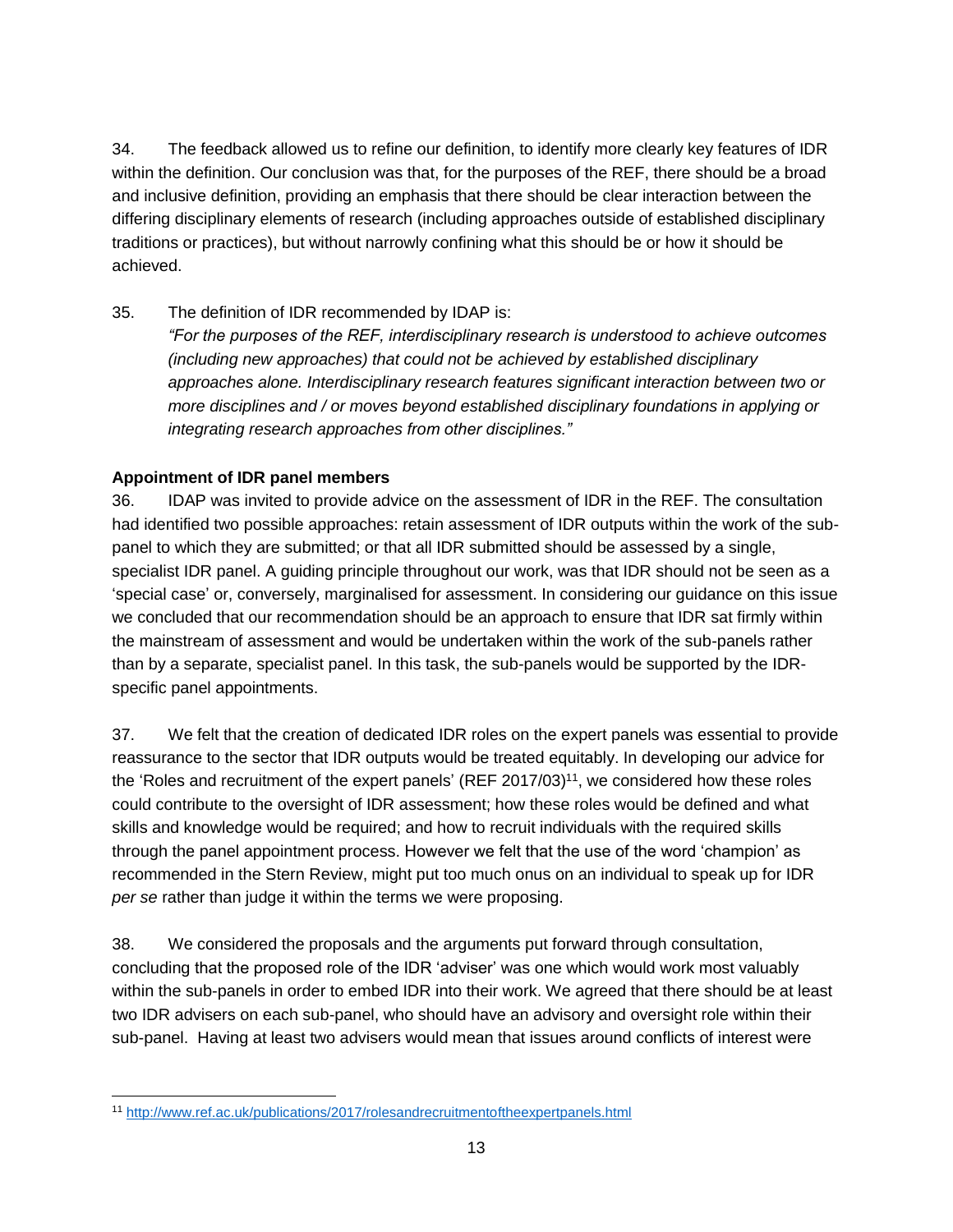reduced and there would be the added benefit of having an identified colleague within the sub-panel with whom to discuss any emerging issues.

39. We additionally recommended that there should be at least one member on each main panel appointed with relevant knowledge and experience, who would have oversight of IDR across the main panel's constituent sub-panels. This would ensure that IDR was embedded throughout the structures involved in delivery of the assessment, and support consistency within and across the main panels.

40. We also recommended that knowledge, understanding or experience of interdisciplinary working should be specifically considered in panel member recruitment more widely. We advised that this be included in the terms of the recruitment process in order to identify and recruit relevant experience for each main and sub-panels.

#### <span id="page-13-0"></span>**Role of the IDR adviser**

41. We considered that the IDR advisers should provide specialist advice and guidance on incorporating considerations around IDR within the developing criteria and working methods, and play a key role throughout the assessment phase. The role would therefore extend beyond simply championing IDR, and would need to include advising the panel chair on allocation of assessments, advising on any requirement to cross-refer, and maintaining an overview of IDR assessments being undertaken.

42. We considered it important that those undertaking this role should also undertake assessment of outputs relevant to their background and knowledge, and they should not be seen to be exclusively responsible for undertaking the assessment of all IDR outputs. It would be expected that some outputs flagged as IDR could appropriately be assessed by sub-panel members not specifically identified as IDR Advisers. In view of their additional responsibilities, there would have to be an appropriate reduction in the volume of outputs allocated to the IDR advisers for assessment, to ensure a comparable workload with that of other sub-panel members. In addition, as full panel members they would also be fully involved in the assessment of the impact and environment elements of submissions. This reflected a primary principle for our panel that IDR should not be perceived as having a 'special' status, and that its equitable assessment is the responsibility of the whole sub-panel.

43. Our further recommendation was that for the criteria setting phase there should be at least one IDR adviser appointed to each sub-panel, to input in the development of the criteria and the supporting structures and network around IDR assessment. However, during the assessment phase, in order to ensure sufficient capacity and avoid overburdening individual IDR advisers, it was decided that each sub-panel should appoint a minimum of two IDR advisers.

44. We considered that there would be a need for IDR advisers to build linkages across panels in order to share experience, practice, support and advice, and where appropriate to agree shared working arrangements, rather than working in isolation. We therefore also recommended that there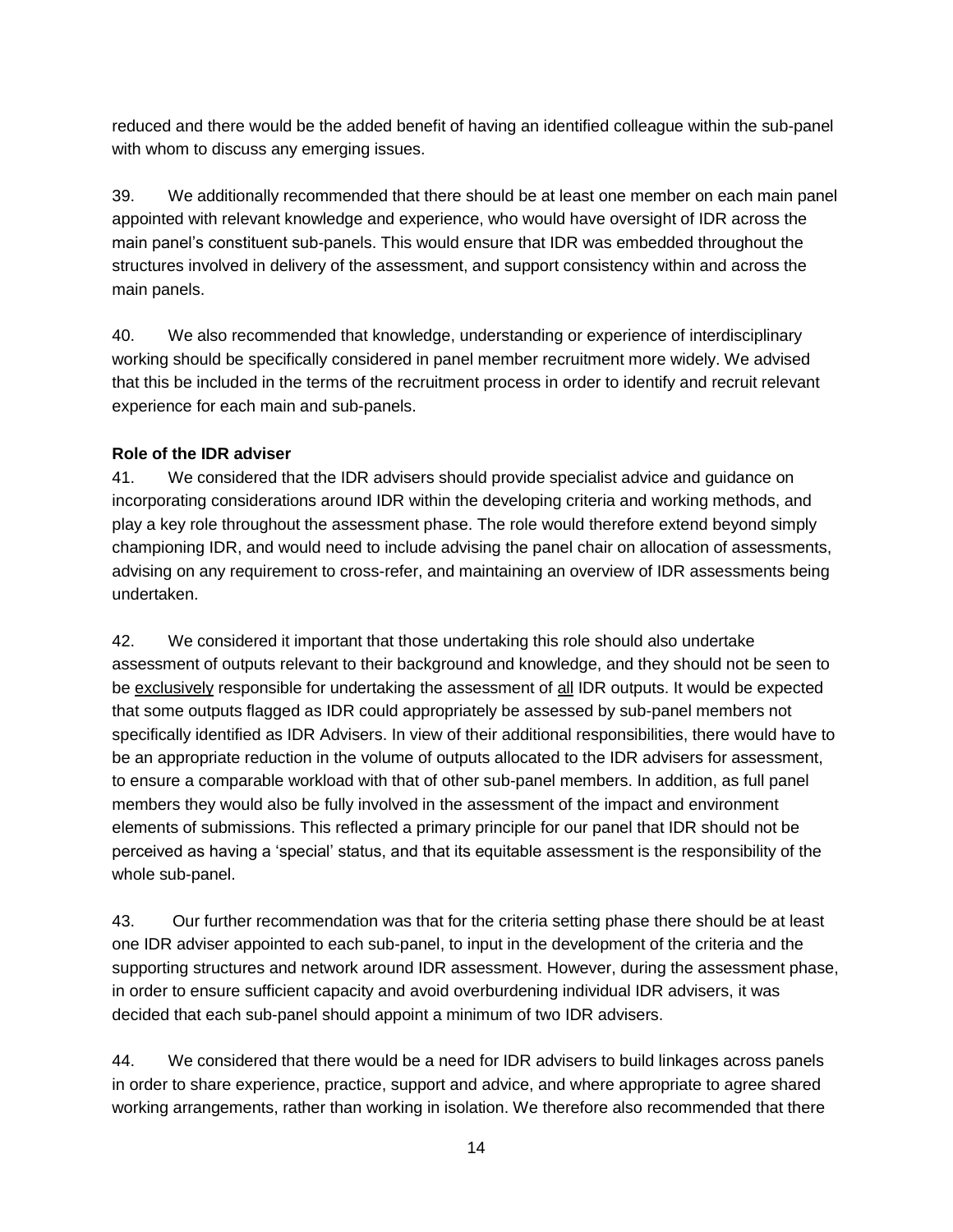should be a mutually-supporting network of IDR advisers within and across main panels, led by the main panel IDR members, to support exchange of knowledge and experience, and to facilitate cross referrals where required.

45. The IDR advisers met as main panel groupings between April and June. Feedback from these groups highlighted concerns that, without guidance and a coordinated approach to working within and across main panel structures, there was a risk that each main panel could develop differing practice. A lack of agreed process could present a risk of inconsistency in approach and undermine HEI confidence in the overall approach to IDR assessment. The IDR advisers were clear that they would welcome advice on their role, as well as a clearer role for the main panel IDR members in focusing and coordinating the work within each main panel group and in leading cross main panel working. The IDR advisers also called for greater involvement of IDAP in the process in order to promote and support coherence across the main panels.

46. Following on from the IDR advisers' feedback, we further developed our guidance. We recommended that the IDR adviser role should encompass: advice on the processes of IDR assessment within their sub-panel, including advising the chair on allocation of outputs for assessment and whether additional input is required from other sub-panels; contribution to and liaison across the IDR network and engagement with main panel IDR leads; to work with other IDR advisers as needed, to lead on calibration of IDR at sub-panel level, and contribute to calibration across sub-panels; and, to have involvement in the moderation of IDR outputs within and across sub-panels. In order to support IDR advisers appointed for the assessment phase, IDAP, together with the existing IDR network and the REF team, will brief and induct new IDR advisers during the pre-assessment preparations in 2020. It was felt that IDAP's involvement with the IDR network could usefully have started earlier, which might have obviated some of the concerns the IDR advisors expressed initially.

#### <span id="page-14-0"></span>**Advice on the assessment criteria**

47. IDAP members were clear that interdisciplinary research will be assessed against the same criteria of originality, significance and rigour as all other outputs. The interpretations of these criteria are developed by the main panels and set out within the 'Panel criteria'. During our considerations of how best to support the assessment of IDR, we discussed whether there would be a need for further guidance on interpreting these criteria for IDR outputs.

48. The group felt that there may be potential challenges in interpreting the generic criteria in an IDR context and that, although the process will be supported by IDR advisers, further guidance would help both panel members and IDR advisers. In developing this guidance we considered and drew on work undertaken within the academic community, exploring approaches to the assessment of interdisciplinary research.

49. As previously noted, we recognise that there are a plurality of terms and definitions for research spanning disciplinary boundaries, and that many would fall within our definition of IDR. We concluded that our guidance should emphasise that while there is need to demonstrate originality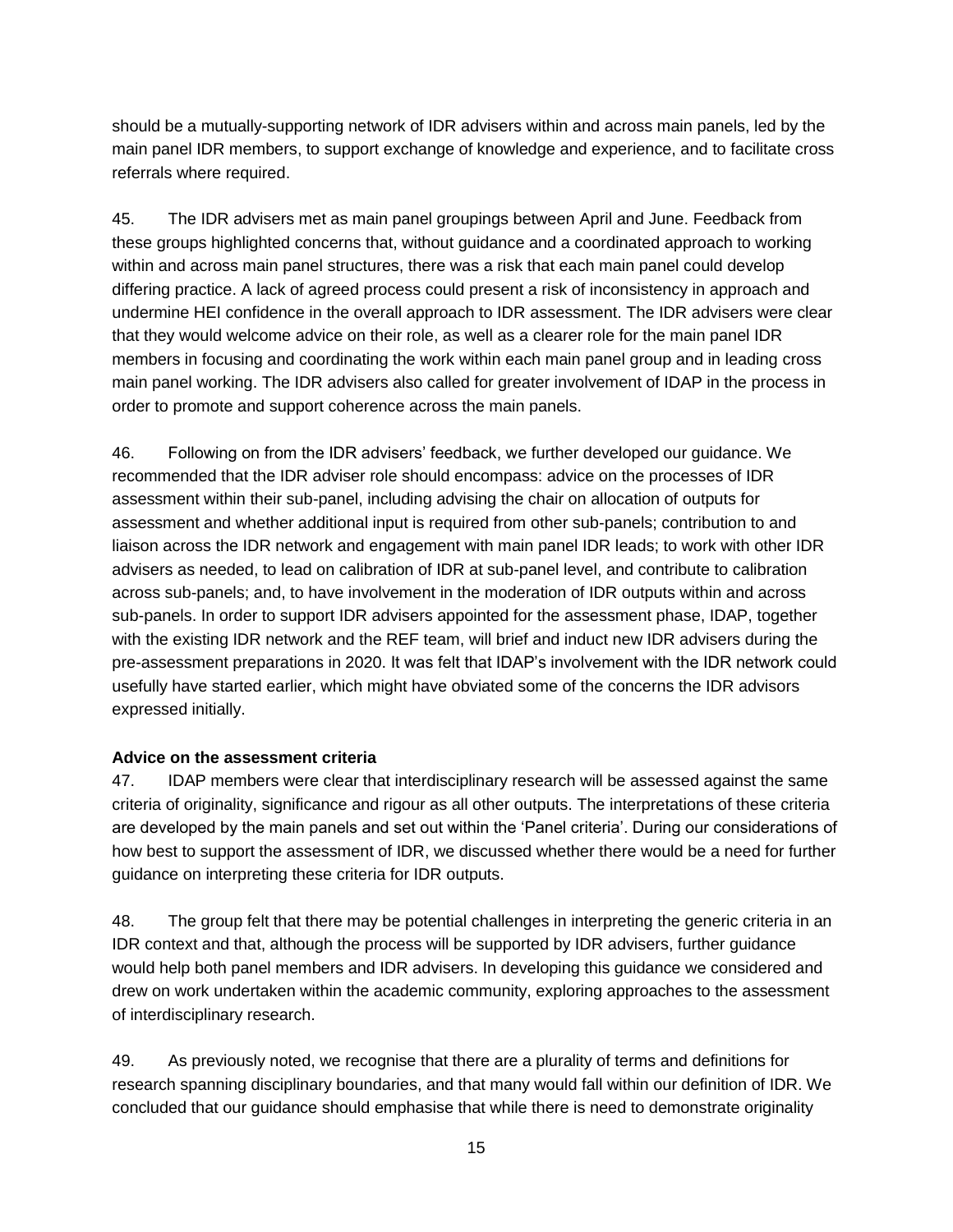and significance in the research, it was necessary to address concerns that IDR might be expected to demonstrate significance and originality in all disciplinary elements, thus creating a higher standard for assessment compared to mono-disciplinary research.

50. We wanted it to be clear to HEIs and the panels that originality and significance can be shown in any of, but should not be required to be demonstrated for all, disciplinary elements. While individual disciplinary elements might be considered standard practice in their own fields, originality and significance could be achieved through the novelty and value of the approach to the research itself, in bringing together differing approaches in an innovative way including by their integration.

51. We developed our initial advice specifically considering the assessment criteria of originality, significance and rigour. This advice was provided to the panels to consider through the criteriasetting process, and is set out below:

- *a. In applying the criteria of originality and significance to assess IDR outputs, the subpanels will take into account that the criteria do not need to be demonstrated across all of the constituent parts brought together in the work, but may be identified in one or more parts, or in their integration.*
- *b. All elements of the research should demonstrate appropriate academic rigour with a clear rationale for their application to the question posed by the research.*

49. The panels welcomed the principle of having guidance on assessing IDR, but raised some concerns about the potential risk of confusion through the provision of additional interpretations for originality, significance and rigour. There was some uncertainty about whether the interpretations would supersede or supplement the existing generic criteria, and reflection on the extent to which additional interpretations may overly single out IDR. These concerns were underlined by the main panel chairs, who suggested that additional guidance may confuse HEIs and panels.

50. Taking into account the comments of the panels, we concluded that there remained a need for additional support for assessment of IDR but that this should be more clearly presented as supplementary guidance to the main panel criteria.

51. Our guidance on the criteria for assessment are set out in the 'Panel criteria'<sup>12</sup>, and included below:

*Interdisciplinary outputs will be assessed against the generic criteria of originality, significance and rigour. In assessing interdisciplinary outputs, the sub-panels will make use of guidance provided by the Interdisciplinary Research Advisory Panel (IDAP) that originality and significance can be identified in one, some, or all of the constituent parts brought together in the work, or in their integration; they do not need to be demonstrated across all contributing* 

 $\overline{a}$ <sup>12</sup> 'Panel criteria and working methods' (REF 2019/02).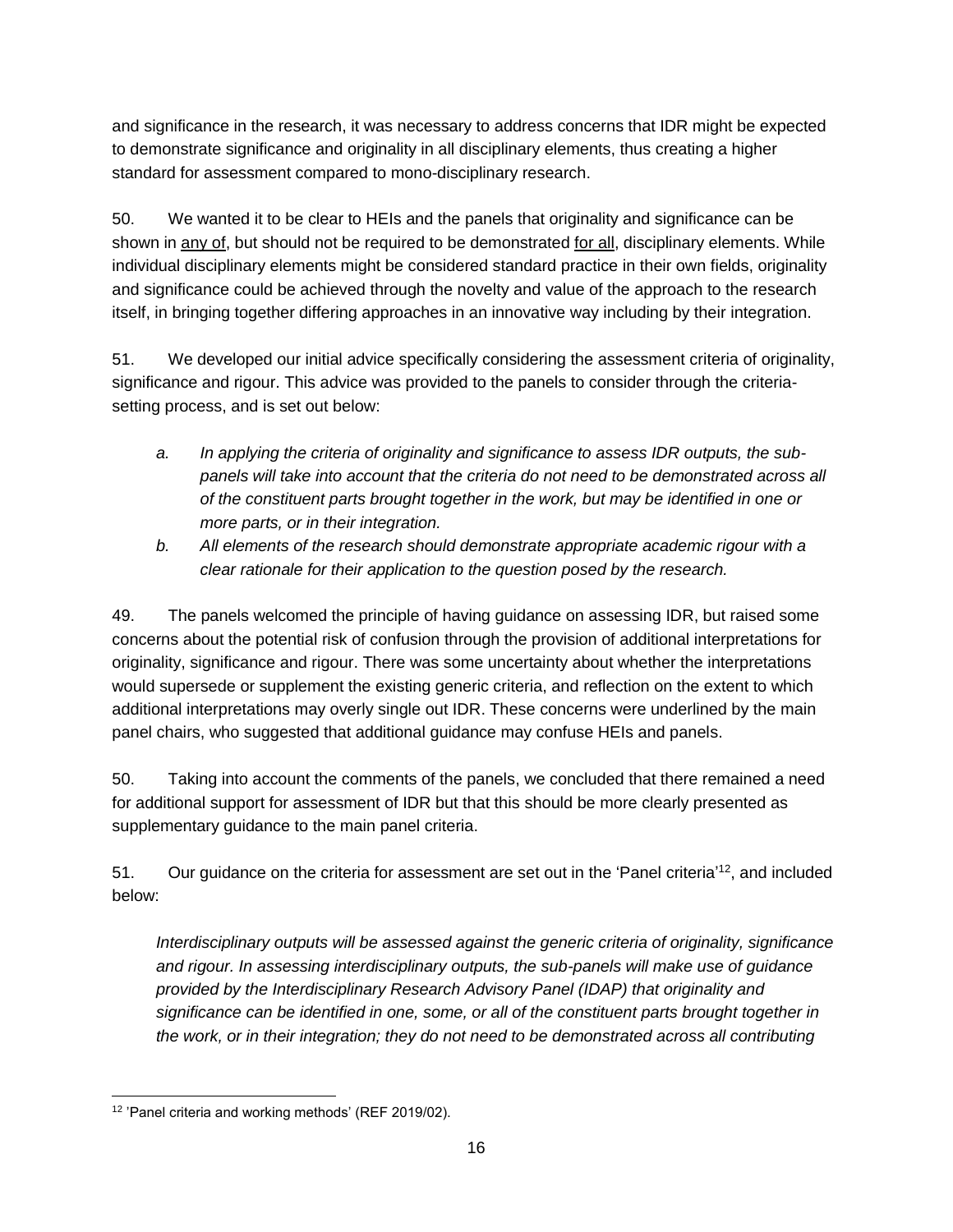*areas/fields. This guidance will work in parallel with – rather than replace – the generic criteria of originality, significance and rigour.*

#### <span id="page-16-0"></span>**IDAP members' reflections:**

52. The general experience of panel working has been positive, with a common ethos which facilitated progress despite panel members' disparate backgrounds and experience. We have been able collectively to contribute to and work towards agreement of advice and guidance to strengthen the approach to assessment of IDR in REF 2021. A key aim throughout has been to recommend an approach that will give confidence to HEIs, and to the assessment panels themselves, that IDR will be treated equally in assessment.

53. As noted, we believe that IDAP's work should have begun earlier in the policy development process, ahead of the announcement of the 'initial decisions' in September 2017. We are also of the opinion that greater and earlier interaction between IDAP and the panels, in particular the IDR advisers and main panel leads, would have been productive and would have enabled a more integrated approach to developing the guidance, criteria and working methods.

54. The first two IDR adviser meetings were held following the relevant sub-panel meetings. IDAP members did not attend these meetings, nor have other opportunities to engage with the IDR advisers. There is a shared feeling between the IDR advisers and IDAP members that engagement right from this early stage would have been beneficial, and may have helped address some of the issues and concerns arising with both the IDR measures in the guidance and criteria and the panel processes aimed at supporting these measures.

55. We felt that lack of early interaction with the main panel chairs meant that we did not have the opportunity to fully engage them with the detailed considerations we gave to our recommendations and guidance for IDR in REF. At times this meant that we had to lobby robustly for and defend the inclusion of IDAP's guidance. Understandably, this was a source of some frustration to IDAP members.

56. Throughout our work we have been mindful of the need to ensure that there is a clear understanding that there will be equal consideration and parity of esteem for IDR within the assessment, and understanding amongst all panel members that this is a shared responsibility. A key consideration is that IDR advisers and IDR main panel members should feel that they are able to engage with their panels to support assessment, and that they are in turn supported by the IDR network, and are able to seek advice, discuss challenging issues and raise concerns through it. We recognise that each sub-panel will develop its own specific approaches.

57. Having taken feedback from the IDR advisers and main panel IDR leads, we recognised the need to improve the communication around IDR between IDAP, main panel IDR leads and subpanel IDR advisers. To this end, we held a meeting in advance of the third round of main and subpanel meetings for these groups to explore guidelines and working practice together.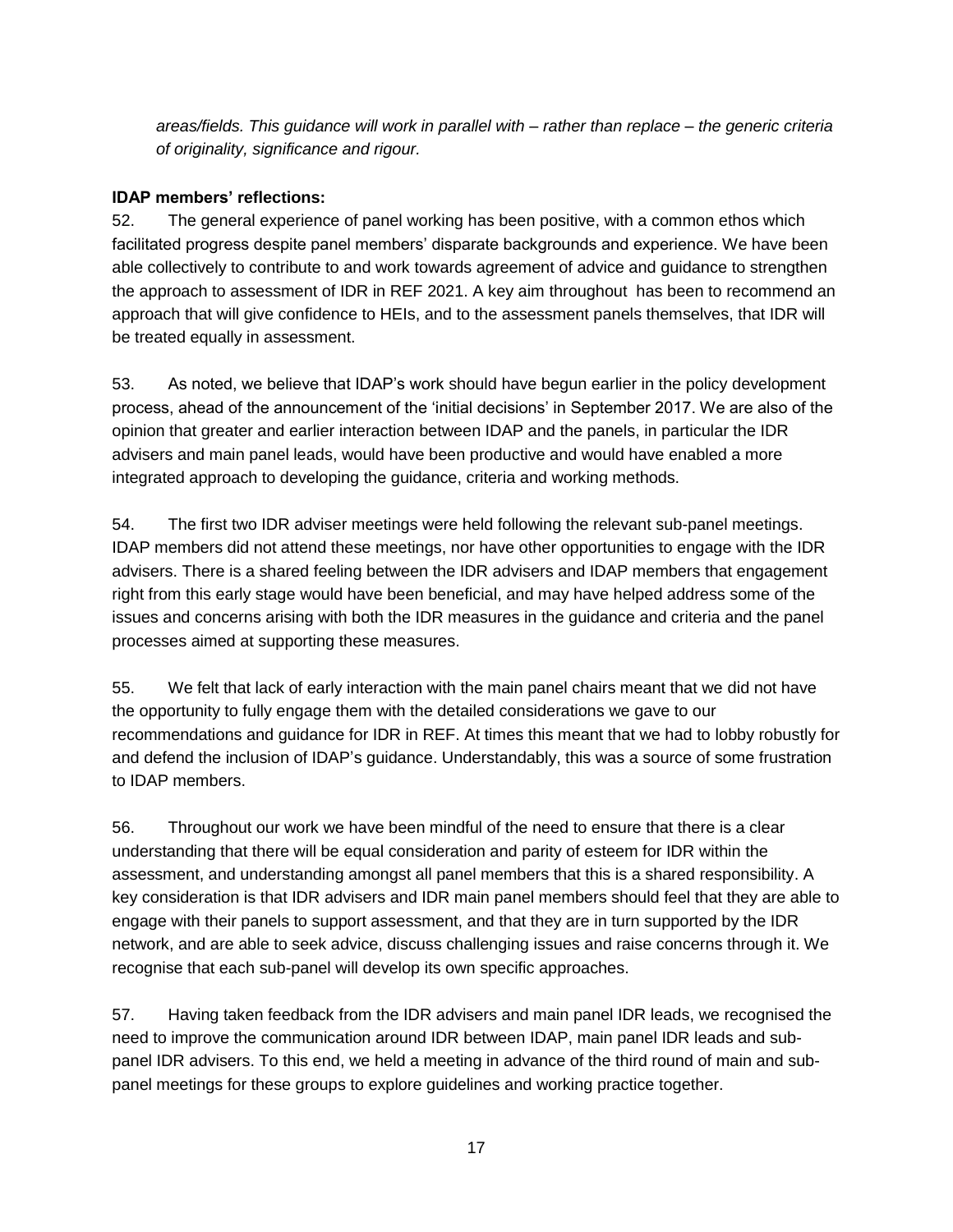58. In meeting with the IDR network we were able to explore issues of concern for panels and sub-panels. We were also able to provide clarification on our considerations in developing the guidance for the criteria, and our proposals for the role of the IDR network in supporting assessment. The meeting reviewed the proposed scheduling of meetings for the network within the assessment phase and discussed how the network could provide practical support to the sub-panels in undertaking assessment.

59. Some of the key issues raised by panels concerned consistency in approach across subpanels, and how HEIs, sub-panels and the funding bodies will each use the IDR indicator. There were also a number of suggestions, including a need to ensure that calibration for IDR is undertaken early in the assessment phase and involves all sub-panel members.

60. IDR network members highlighted that they would welcome additional support for IDR advisers and panel members in the assessment phase. To this end we have agreed to work with the network to develop a briefing in advance of the assessment phase to feed into the induction of new IDR advisers in 2020 and more broadly to support IDR assessment within the sub-panels. It was agreed that a further meeting of the network, including IDAP members, should be held before the sub-panels reconvene in 2020 to develop this briefing.

#### <span id="page-17-0"></span>**IDR in environment submissions**

61. IDAP was asked to provide advice to the funding bodies on the inclusion of IDR-specific information in the environment submission. This encompassed a range of considerations: requesting IDR information in the unit-level template; providing recommended indicators for interdisciplinarity; and requesting IDR information in the institution-level environment submission and institution-level impact case studies.

#### <span id="page-17-1"></span>**Unit-level environment**

62. It was noted that there had been wide support through consultation for the inclusion of IDRrelevant information within the environment submission and the panel was invited to comment on the inclusion of an IDR section within the unit-level environment template. In developing our advice we took into account the potential benefits of offering the submitting unit the opportunity to showcase their resources and approaches to support IDR, which may not be captured elsewhere in the submission.

63. On this basis we supported the proposal to include IDR support mechanisms explicitly within the template. However, we also advised that this information should not be considered mandatory and noted that its inclusion would depend on the context of the submitting unit. We further advised that clear guidance would be needed to reassure institutions that units would not be penalised where inclusion of this information would not be appropriate.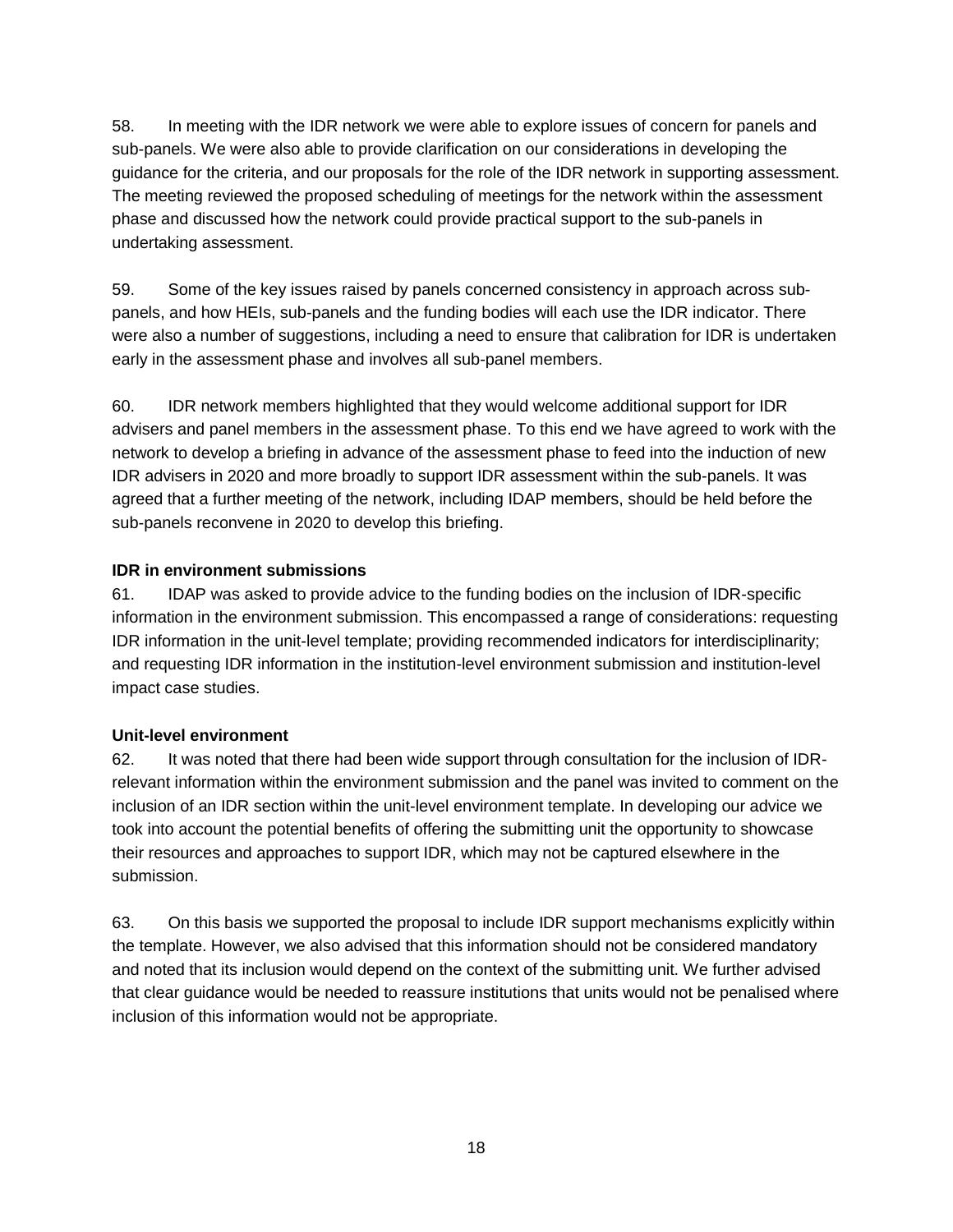#### <span id="page-18-0"></span>**IDR indicators for Environment**

64. One of the Stern review's broader recommendations was the development of a common approach to the use of metrics within REF 2021. To take this recommendation forward, the funding bodies worked with the Forum for Responsible Research Metrics (FFRRM) to develop advice on the use of quantitative indicators within the environment element, at both submitting unit and institution level.

65. We were invited to consider potential indicators relevant to interdisciplinary research and supporting mechanisms, working with the FFRRM Environment working group. The working group chair highlighted that the purpose of the indicators would be to evidence and support the narrative statement. In its advice to the REF panels the working group set out a number of underpinning principles to which any indicators proposed for use in the environment statement should conform, including the principle that indictors should neither advantage nor disadvantage IDR $^{13}$ .

66. We concluded that while there are clear benefits to submissions using data to support and evidence their narrative submission, we had concerns regarding the potential burden for institutions, as many of the suggested indicators would reflect data not already collected or held by institutions. We were also not convinced that the suggested IDR indicators were robust.

67. On this basis, we did not recommend the inclusion of any IDR-specific indicators, and advised that institutions should be able to provide supporting information as relevant to their submission. As a group, we supported the underpinning principles developed for presenting quantitative information on IDR within the FFRRM's guidance.

## <span id="page-18-1"></span>**Interdisciplinary research and institutional-level assessment**

68. IDAP was asked to advise the funding bodies on the inclusion of IDR within the proposed institutional-level submissions for environment and impact, as recommended in the Stern review. The consultation proposed the following approach for the assessment of institutional-level submissions:

- a. Environment: assessment of institutional-level environment submissions through an additional environment template. In part the aim of this proposal was to reduce duplication in unit-level submissions; however, it was proposed that this would also capture wider institutional strategy and direction, including approaches to support IDR and cross-institutional working. This would be subject to unscored assessment in REF 2021 through a pilot panel in order to produce recommendations for inclusion in future REF exercises.
- b. Impact: assessment of institution-level impact case studies; this was intended to allow institutions to demonstrate impacts arising through interdisciplinary and collaborative

 $\overline{a}$ <sup>13</sup> FFRRM advice to REF2021 Panels: this can be found at: [FFRRM Advice to REF2021 Panels](https://www.universitiesuk.ac.uk/policy-and-analysis/research-policy/open-science/The%20Forum%20for%20Responsible%20Research%20Metrics/FFRRM%20advice%20to%20REF2021%20panels%20on%20impact%20and%20environment%20indicators%2026July2018.pdf)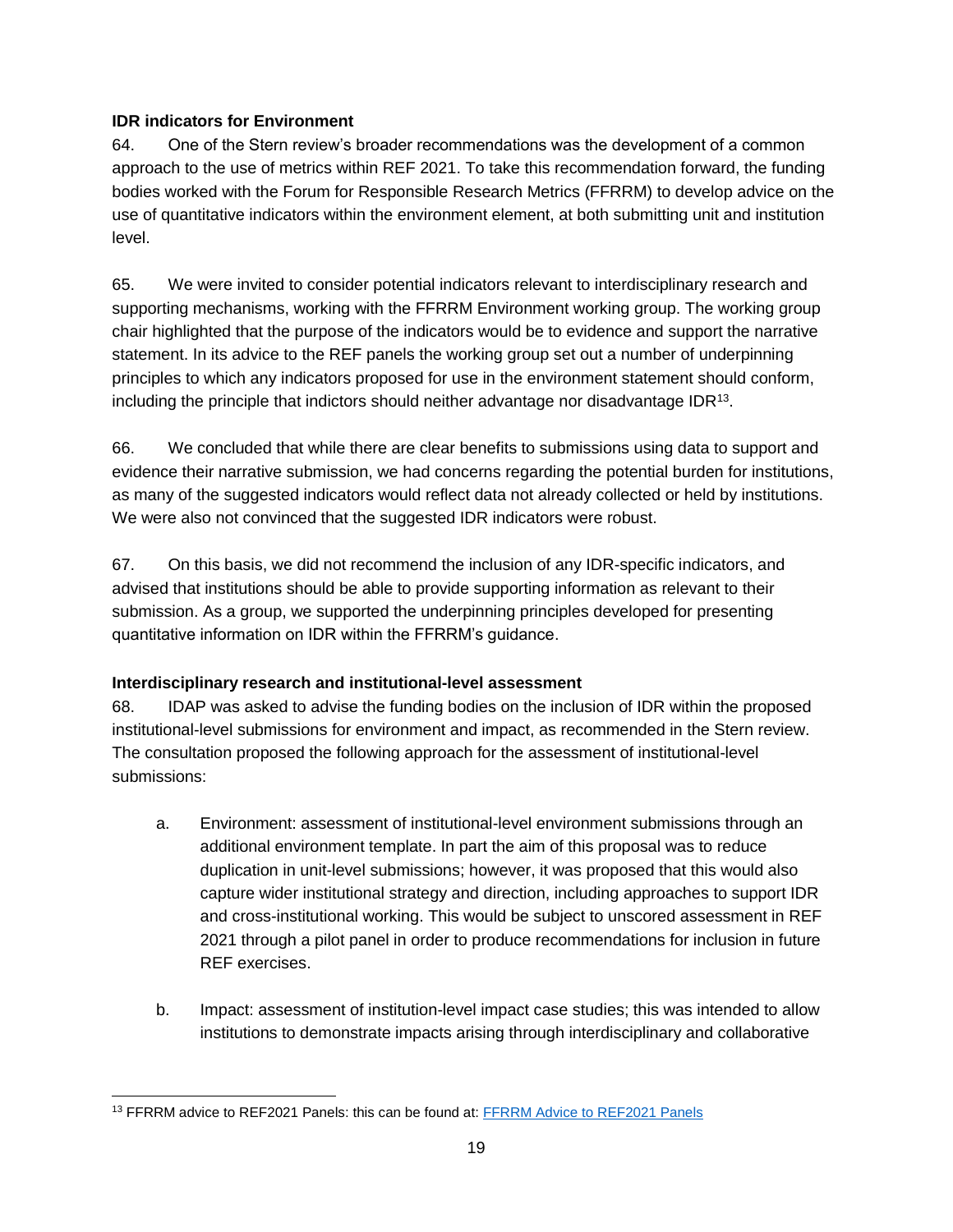approaches at a wider institutional level, and which could not otherwise be submitted through unit-level submissions.

69. The inclusion of IDR information within in an institutional-level assessment of environment was seen by the panel as offering clear opportunities for institutions to present initiatives and structures that support IDR outside of departmental or faculty structures. Examples the panel considered included interdisciplinary institutes that do not sit within departments and seed-corn initiatives to stimulate IDR within institutions. The institutional-level statement would also provide scope for institutions to describe how their infrastructure as a whole supports different types of research, including IDR.

70. With regards to the institutional-level assessment of impact case studies, IDAP members noted the issues highlighted by respondents to the 2016 consultation. There was some concern that the terms 'interdisciplinary' and 'institution' had become conflated in this proposal and a sense that the assessment of impact in REF 2014 had been sufficiently open to incorporate IDR case studies. Noting also the proportion of impact case studies underpinned by interdisciplinary research that were submitted in 2014, we concluded there was insufficient evidence to support the need for this to be incorporated.

71. IDAP also considered the inclusion of interdisciplinary 'bodies of work' for impact case studies and the need to ensure recognition for the wide variety of activities and broader portfolio of work delivering impact. The panel noted that, although highly relevant to the remit of IDAP, and an issue on which IDAP members were able to contribute, the timing of our involvement meant that we were not involved sufficiently closely in the discussions to influence the development of this area of guidance.

#### <span id="page-19-0"></span>**Panel members' reflections**

72. We were clear throughout our considerations that the research environment is a key issue for IDR, impacting as it does on the opportunities for individual researchers and approach taken both at unit and institution levels. As noted earlier in this report, it is widely recognised that IDR can play a valuable role in addressing complex social and environmental ('real-world issues), and indeed a number of the sub-panels have highlighted that they are inherently interdisciplinary in focus.

73. On this basis we strongly support the inclusion of IDR as an element of the unit level and institutional environment submission. While we are also clear that this has to be contextual and recognise that this may not be relevant for all submissions, we consider that this represents a valuable opportunity to gain greater insight into the structural underpinnings and support for IDR.

74. A particular point of interest for IDAP was the way in which the research environment affects and influences groups such as early career researchers (ECRs) in their opportunities and choices in undertaking IDR, and in the development of their careers. We hope that the work of IDAP will help further to underpin IDR as a recognised and valued aspect of academic endeavor, giving confidence to ECRs that such research is exciting and powerful.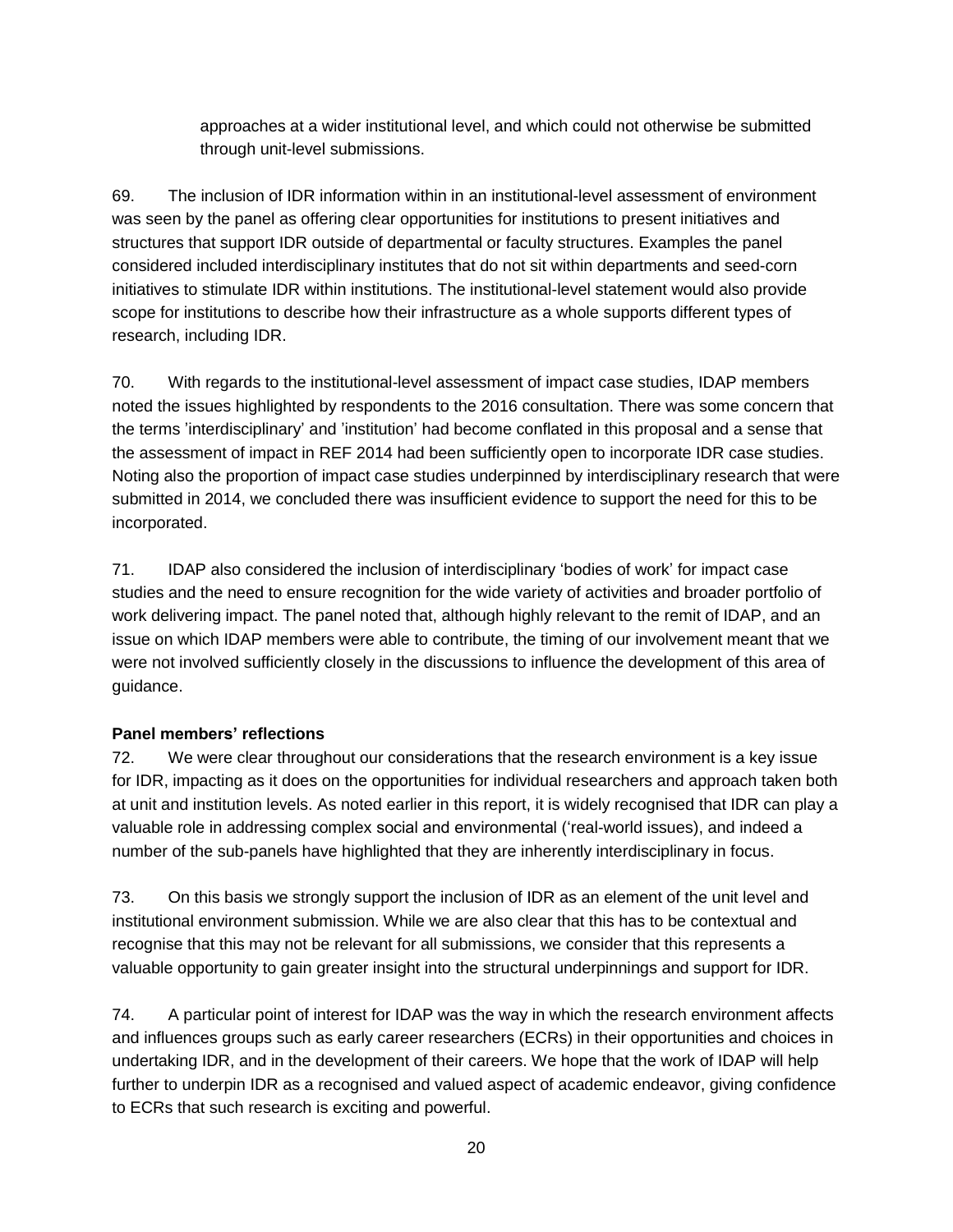75. Although we did not consider that there was sufficient evidence to support the requirement for institution level impact case-studies, as had been proposed in the Stern Review, we do wish to note IDAP's interest in the interdisciplinary aspects of case studies.

76. While we felt that we were unable to support a standard 'set' of indicators for IDR, we fully support the principles for use of indicators issued by the Forum for Responsible Research Metrics. We strongly encourage the use of appropriate quantitative indicators to support the narrative submissions for both institution and unit level environment submissions.

#### <span id="page-20-0"></span>**Assessment phase working methods and implementation**

77. Following the work of the panel during the criteria development phase, the role of IDAP going into the assessment phase will change significantly. Our role will move from being developmental and advisory, to one more focused on oversight and assurance of the application of agreed processes for IDR assessment. IDAP will observe process, gather and review evidence, and undertake evaluation.

78. IDAP will undertake an ambassadorial role through the submission phase, in order to inform and provide confidence to HEIs. IDAP will provide advice to and engage regularly with the IDR network and main and sub-panel members on the application of the agreed processes, and to review progress of IDR assessment throughout 2021. IDAP will, however, maintain clear separation from the assessment of the individual outputs themselves.

79. Our role in the post-exercise evaluation will ensure that there is a consistent and continuous body with direct responsibility for, and understanding of, the approaches to IDR assessment, and the underlying rationale for this. IDAP members see this overall role throughout the REF as providing assurance in process, and giving reassurance to the wider community.

80. This approach demonstrates an ongoing commitment to the recognition of the value, and equitable assessment of IDR in the REF, ensuring that there are clear mechanisms to support the assessment and evaluate its effectiveness. This will enable recommendations concerning IDR for future REF exercises to be made on the basis of direct experience, arising from a considered and planned approach.

## <span id="page-20-1"></span>**Support for IDR measures through REF 2021 and IDAP's future role:**

81. IDAP was asked to consider what measures should be put in place throughout the submission and assessment phases of the REF. In forming our advice we were asked to consider if, within the structures of the panels and based on our recommendations to date, there would be sufficient support for the assessment of IDR. We were also asked to provide advice as to whether we considered there is a useful ongoing role for a body such as IDAP through the later phases of the exercise.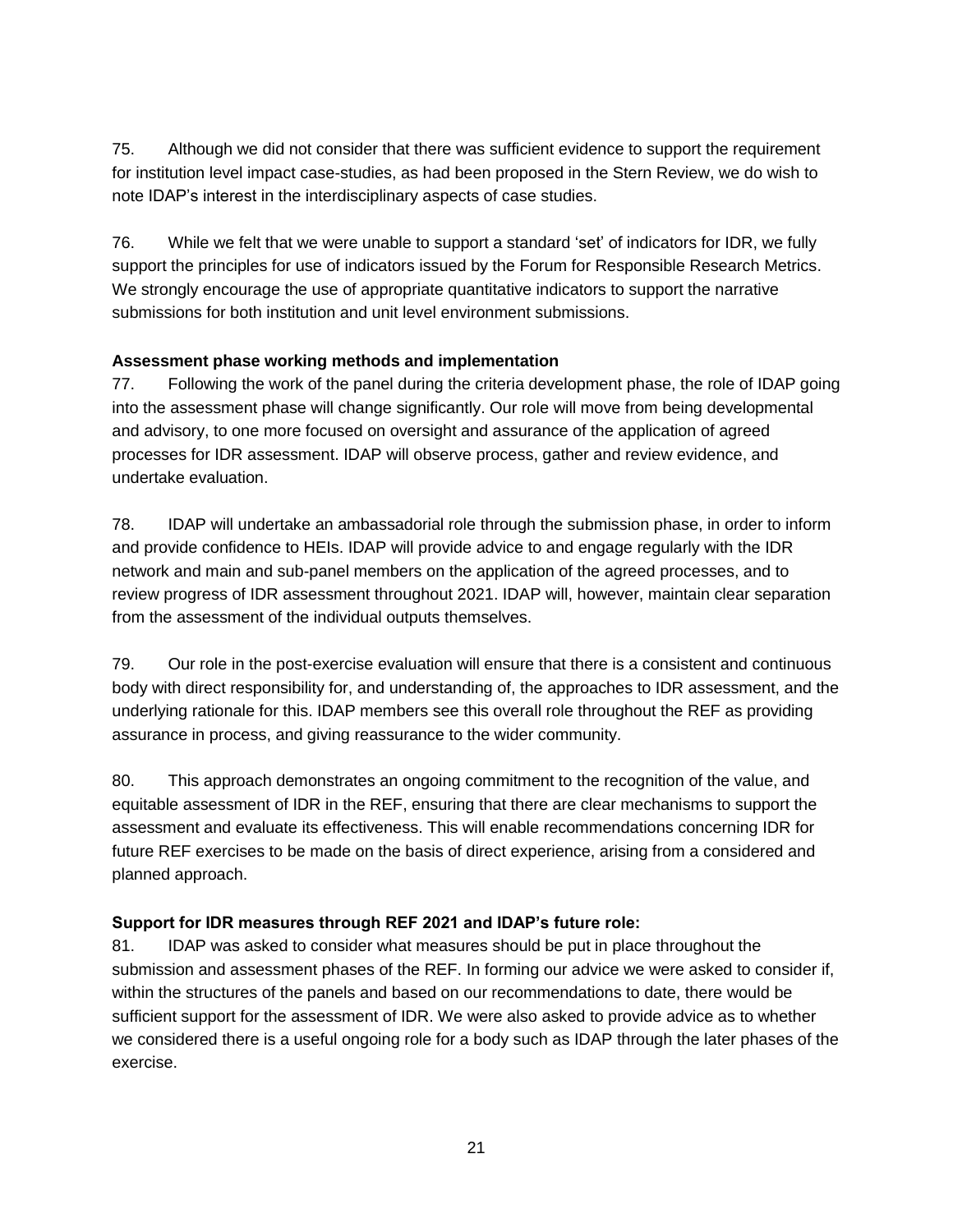82. Taken as a whole, we believe that the proposed approach presents a robust foundation for the assessment of IDR, which supports and recognises the need for specific consideration, but which does not segregate IDR from the main business of assessment. It constitutes a consistent and cohesive approach to undertaking assessment across the sub-panels, underpinned by collaborative working across the panels through the adviser network. The work of the sub-panels and the communication between IDR Advisers through the IDR network is itself supported by the main panel IDR members.

83. In order to achieve a cohesive and consistent whole we recommend that IDAP continue as a body with oversight of, but not directly involved in the assessment of IDR and that we work closely with the IDR network. In the assessment phase, this panel will provide high-level oversight of IDR assessment and the application of process, a forum for discussion of issues arising, and an expert advisory body to provide guidance on the application of the process for assessment monitoring consistency across the board. IDAP will also take a lead on analysis of IDR within the REF, reviewing the effectiveness of the overall approach and processes for the assessment of IDR.

84. IDAP members considered that the work of the sub-panels and the IDR network should be supported through representation of main panel IDR members on IDAP. This will ensure a common thread of communication throughout and across the IDR structures as a whole, helping to provide consistency in approach and a common set of expectations and aims.

85. The panel proposed the following role for IDAP throughout the subsequent phases of the REF:

- a. *Submission phase*: an ambassadorial role, communicating and promoting the enhanced measures to support interdisciplinary research within the REF2021 to support sector confidence.
- b. *Assessment phase*: providing advice to the main panels on the consistent application of the process, including advice and support on any issues arising in the implementation of the 2021 IDR measures. The panel will not have a role in directly assessing submissions, however the role may include attendance and observation and input at IDR network and sub-panel meetings, to provide advice and support. During this phase, the panel will also gather evidence to inform their assessment of the effectiveness, and consistency of application of the 2021 interventions.
- c. *Evaluation phase*: Review the assessment of interdisciplinary research in the REF and the success of the application of process and its effectiveness.

86. Informed by IDAP's advice, the REF Steering Group agreed emerging proposals for IDAP's future role at its January 2018 meeting. The steering group agreed with the principles that the panel would add value to the assessment of interdisciplinary outputs, have a clear and distinct role, avoid conflicts in governance and help ensure wider confidence in the assessment process for interdisciplinary research.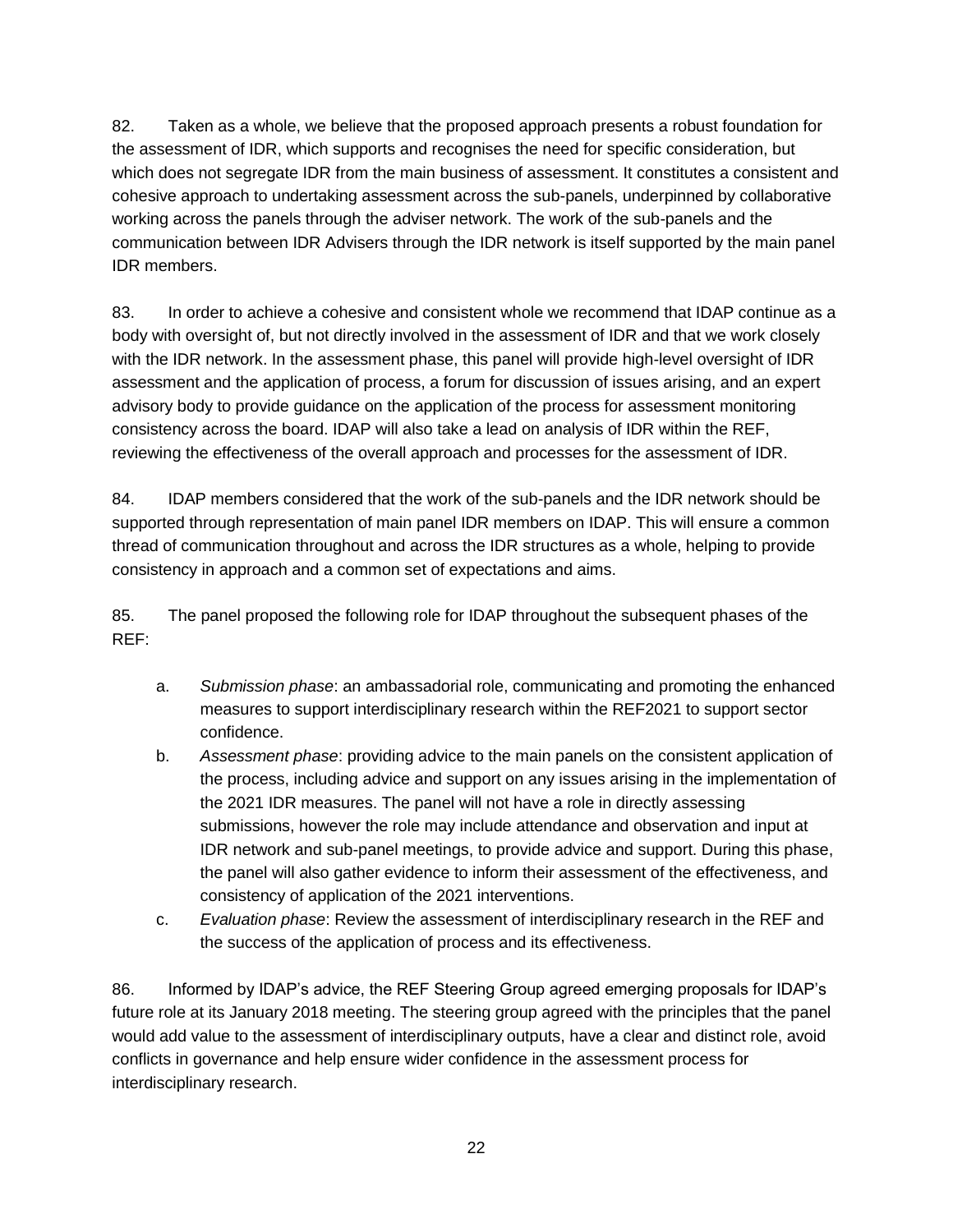87. At the end of the criteria-setting phase, IDAP will reduce in size and reconstitute its membership, with a view to these future activities. The interests of the assessment panels will be represented by the main panel IDR members, and this will provide valuable 'real-world' intelligence for the panel, drawn on the experience and concerns of IDR advisers and others undertaking assessment.

88. Some of IDAP's members in its initial phase were subsequently appointed as sub-panel chairs or members. In holding this dual role during the criteria development these members provided invaluable insight to inform the work of IDAP. These panel members identified at the February 2018 meeting that they would wish to stand down from membership of IDAP as part of this proposed restructure of the panel, and that this would help to avoid perceived or actual conflicts, and ensure that IDAP stands separate from the assessment.

## <span id="page-22-0"></span>**Part 3: Recommendations and further considerations for the future**

89. We were pleased to note the general support expressed in the 2018 consultation<sup>14</sup> for the increased focus on IDR within the REF and the work of IDAP. However the consultation also raised issues of concern for the community, key amongst which were a desire for greater clarity on:

- the IDR-focused panel roles and the processes for assessment
- the purpose and use of the IDR identifier
- the role of IDAP in supporting the assessment of IDR during the assessment phase.

90. IDAP, working with the main panel chairs, has sought to address these issues through the revised guidance and criteria for the REF, and through the approach set out in this report. IDAP will also provide opportunities for HEIs to discuss and clarify issues in relation to IDR throughout the submission phase, as part of our 'ambassadorial' role, in providing confidence for HEIs to include and identify interdisciplinary work.

91. In framing the panel criteria for IDR, we have sought to provide clear, concise and comprehensible criteria for the panels, which will help guide HEIs in developing their submissions. To support these criteria, IDAP will work with the IDR network to develop supplementary briefing materials for IDR advisers and main panel members, and for main and sub-panel members more broadly.

#### <span id="page-22-1"></span>**Reflections on the process**

92. In reflecting on our work, we felt that we were able to work positively and cohesively despite, and maybe even because of the wide ranging backgrounds of the members, which we felt was a key strength for the group. The variety of experience and expertise amongst the membership, and the

 $\overline{a}$ <sup>14</sup> In July 2018, the four funding bodies published draft guidance and criteria for consultation. More information can be found at[: http://www.ref.ac.uk/publications/draft-guidance-on-submissions-201801/](http://www.ref.ac.uk/publications/draft-guidance-on-submissions-201801/) and [http://www.ref.ac.uk/publications/consultation-on-the-panel-criteria-and-working-methods-201802/.](http://www.ref.ac.uk/publications/consultation-on-the-panel-criteria-and-working-methods-201802/)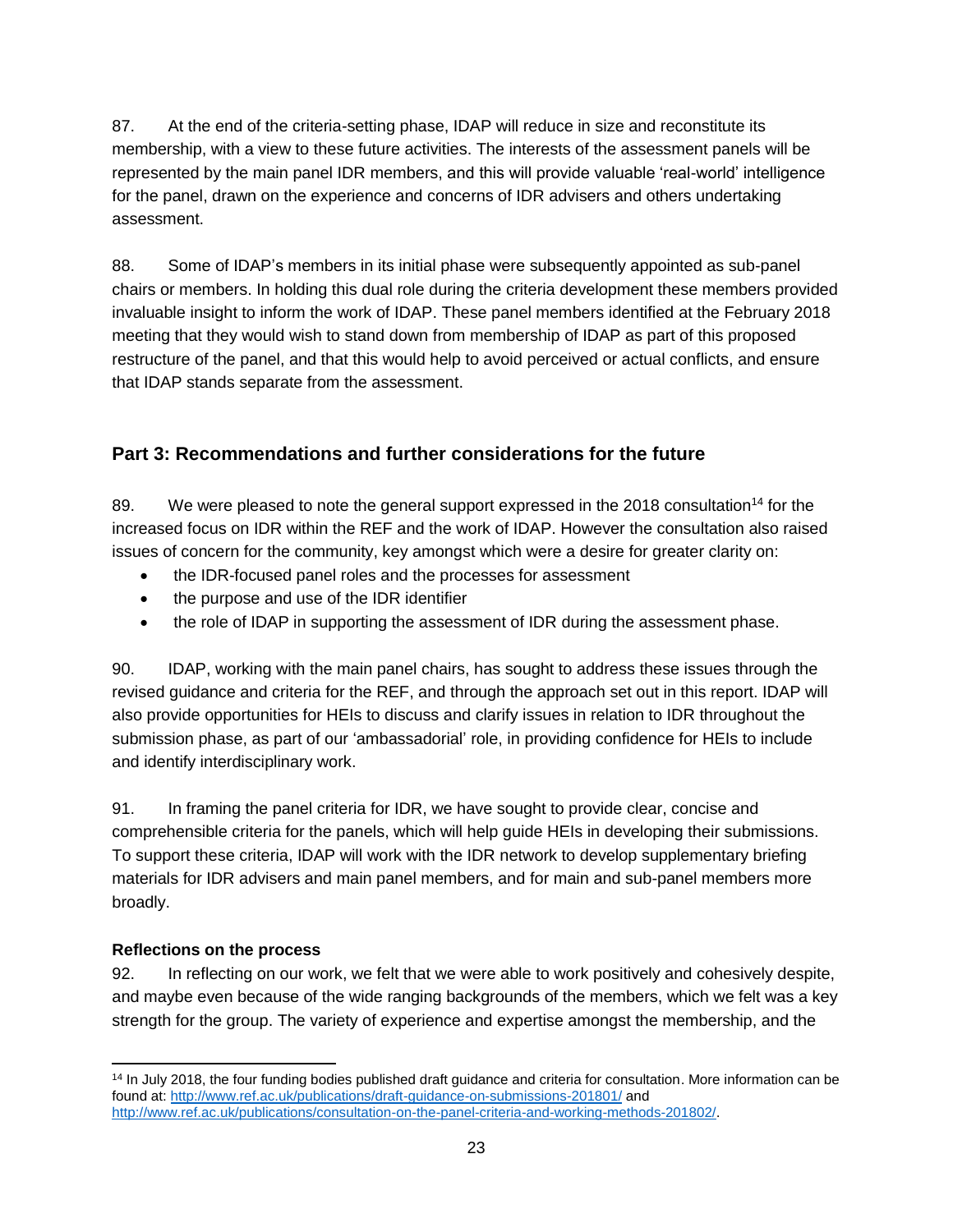insight provided by members who were subsequently appointed as sub-panel chairs or members, were invaluable.

93. While we feel that the outcome of our work has resulted in a flexible but robust approach which we hope will be seen as such by the wider community, we do note that the process by which this was achieved could have been improved.

94. A key issue for the members was in the timing of appointment of IDAP. The panel was constituted following the consultation in 2017 and amongst our early tasks was to consider the consultation responses relevant to IDR. However, as a group we consider that it would have been more effective to have constituted IDAP at an earlier stage when we could have provided input into the development of the issues for consideration within the consultation itself.

95. The timing of our work also created challenges in feeding our advice into the guidance and criteria. In retrospect it would have been helpful to engage with the main and sub-panels at an earlier stage and more extensively, both to inform and gain their input on the range of issues around IDR in the REF. The approach that was taken meant that IDAP was not always working in close contact with the community its work aims to inform and support. This lead to some frustrations.

96. In engaging with the main and sub-panel IDR members it was evident that this lack of early engagement was also a concern for them. However, we note positively that there was a clear commitment from all parties to the work of the IDR network as a means of supporting IDR in the REF and as a source of advice and mutual support throughout the REF process.

## <span id="page-23-0"></span>**Recommendations**

97. Following the assessment phase and the evaluation of IDR assessment in REF 2021, IDAP will produce a final report on its work and findings across the REF period as a whole. This will give us the opportunity, based on our own observations and the panels' experiences, to review and build on our findings, and to develop further recommendations for future exercises. On this basis the recommendations below for future REF exercises should be seen to represent the interim findings of our work and experience to-date:

- Earlier appointment of IDR panel, for input into consultation and initial decisions
- Earlier engagement with main panel chairs following appointment. This will allow a period for building a common agreement of goals before the main and sub-panels start work on criteria development
- Briefing/induction process for IDR advisers and main panel members, to inform of background, expectations and opportunities for input and involvement
- Direct engagement with sub-panel members at an early stage in criteria development, to enable an open dialogue with panel representatives to test and inform assessment principles
- Ongoing engagement with panel members throughout criteria development, including meetings of the IDR network as forum for dialogue and information sharing.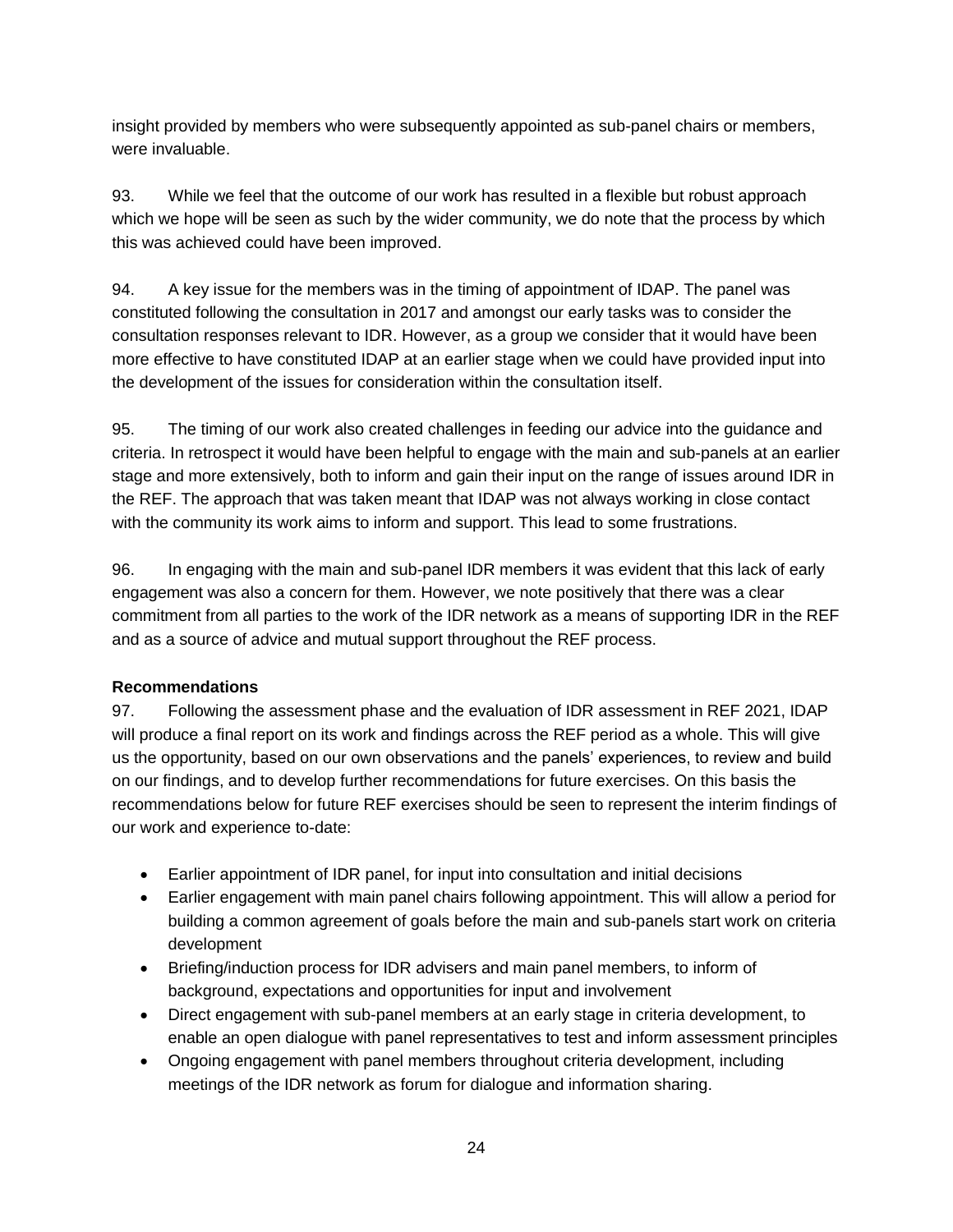# <span id="page-24-0"></span>**Annex A: Terms of Reference**

# **Interdisciplinary Research Advisory Panel (IDAP)**

# **Background**

1. The four UK higher education funding bodies are committed to supporting and promoting interdisciplinary research and breaking down perceived barriers to submitting interdisciplinary research to the Research Excellence Framework (REF).

2. Lord Stern's independent review of the REF in 2016 was mindful of the great potential of interdisciplinary research and commented on perceptions that interdisciplinary work was disadvantaged by the 2014 REF and perceived to be regarded less favourably than monodisciplinary research. An analysis of outputs submitted to the 2014 REF<sup>15</sup> also observed a lower proportion of the most interdisciplinary publications than has been observed for the UK as a whole.

3. HEFCE have significantly enhanced the evidence base around IDR since the outcomes of REF2014 and, combined with work others have commissioned, there is a strong foundation on which to build.

# **Aims of the panel**

4. To ensure that REF 2021 supports the submission and fair assessment of interdisciplinary research, and that this is clearly demonstrated during the development and implementation of the exercise.

# **Terms of Reference**

5. The REF Interdisciplinary research advisory panel (IDAP) has been established to provide advice to the REF team, REF panel chairs and the UK funding bodies on the development and implementation of the approach to interdisciplinary research in the REF and is intended to demonstrate the UK funding bodies' commitment to interdisciplinary research.

6. These terms of reference are intended to cover the criteria phase of the next exercise. IDAP will deliver the following objectives:

a. Provide advice to the HE Funding Bodies on the initial decisions for REF2021 following formal sector consultation in 2017.

b. Support the development of interdisciplinary aspects of any REF2021 pilot activity.

c. Provide advice and oversight on the assessment criteria with respect to IDR during the criteria setting phases of REF2021.

 $\overline{a}$ <sup>15</sup>[http://www.hefce.ac.uk/media/HEFCE,2014/Content/Pubs/Independentresearch/2015/Review,of,the,UKs,interdiscip](http://www.hefce.ac.uk/media/HEFCE,2014/Content/Pubs/Independentresearch/2015/Review,of,the,UKs,interdisciplinary,research/2015_interdisca.pdf) [linary,research/2015\\_interdisca.pdf](http://www.hefce.ac.uk/media/HEFCE,2014/Content/Pubs/Independentresearch/2015/Review,of,the,UKs,interdisciplinary,research/2015_interdisca.pdf)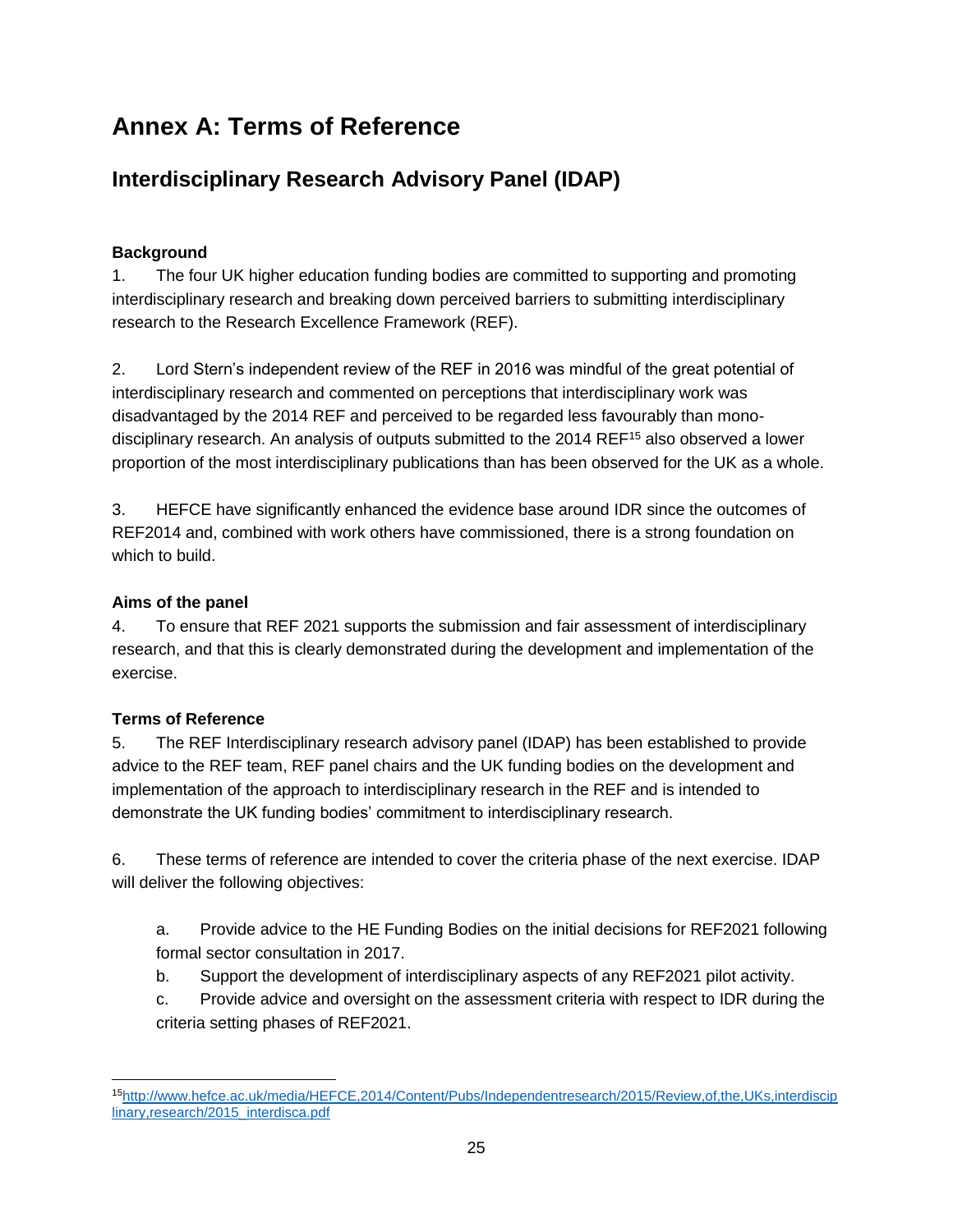7. IDAP will be invited to advise on the most appropriate arrangements for ensuring oversight, assessment and the provision of advice about IDR in the submission and assessment phases of REF 2021. At the end of the criteria phase, IDAP will be required to provide a report to summarise its work and provide any further advice to the sector

8. The chair (or deputy, where appropriate) of the IDAP will undertake an ambassadorial role to explain and promote the measures taken to support IDR in the REF in order to relieve any perceptions in the sector that interdisciplinary research is treated less favourably.

#### **Working methods**

9. The IDAP will include a maximum of 15 academic experts (UK or international) in the process or practice of, or delivery of impact arising from, IDR. The research expertise of the panel will cover the broad spectrum of disciplines

10. The panel will be required to meet as follows during the criteria phase:

- a. Two meetings in 2017; to input into the initial decisions and pilot activity.
- b. Two meetings in 2018; to inform the development of further REF guidance and criteria.

11. The panel will be subject to confidentiality arrangements and will be required to declare any conflicts of interest.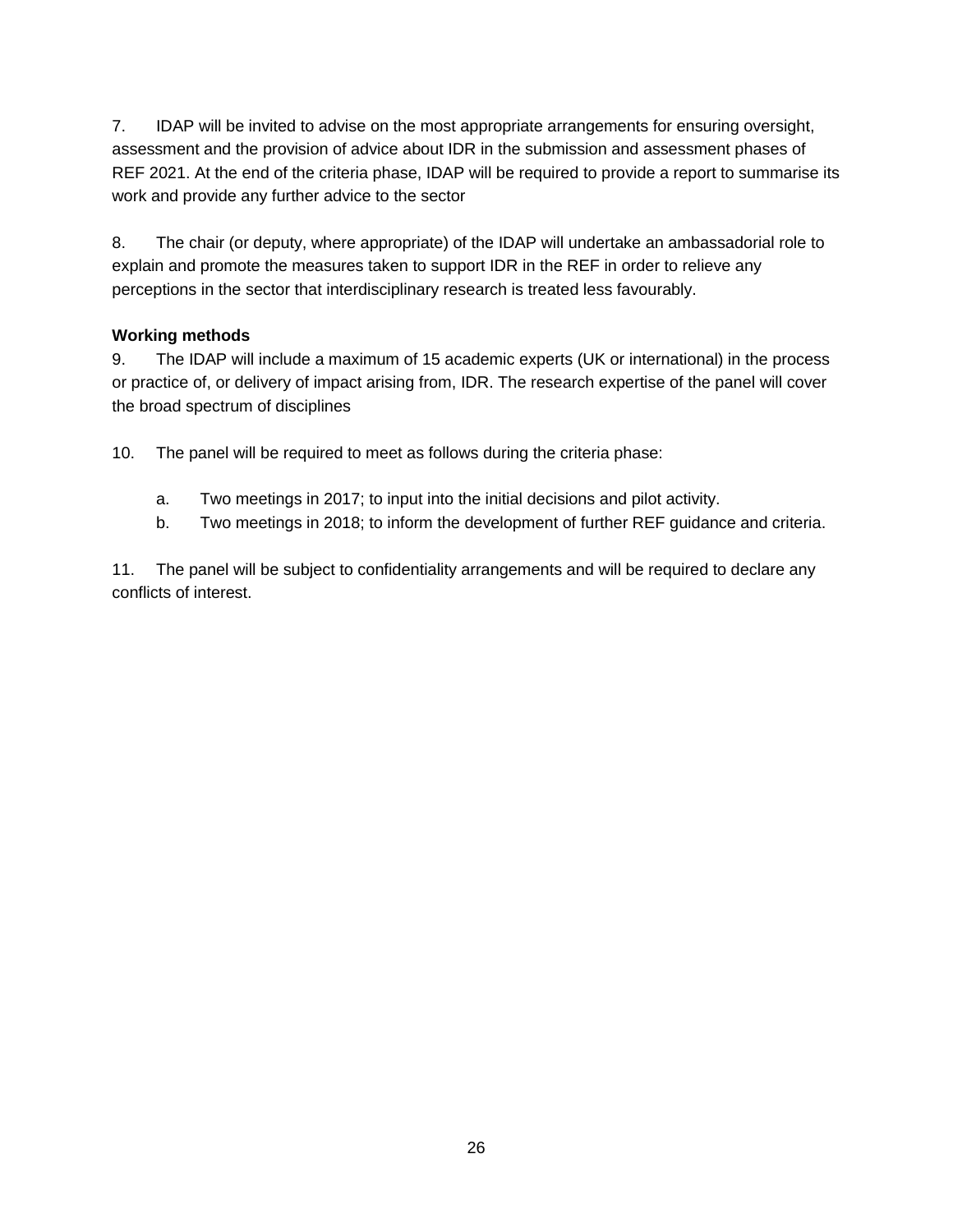# <span id="page-26-0"></span>**Annex B: Membership of the Interdisciplinary Advisory Panel (IDAP) REF 2021**

| <b>Chair</b>                     | <b>Role</b>                                                                                                                                             |
|----------------------------------|---------------------------------------------------------------------------------------------------------------------------------------------------------|
| Professor Dame Athene Donald     | Master of Churchill College Cambridge, University of<br>Cambridge                                                                                       |
| <b>Members</b>                   | <b>Role</b>                                                                                                                                             |
| Professor John Clarkson          | Director, Cambridge Engineering Design Centre, University of<br>Cambridge                                                                               |
| Professor Bruce Brown            | Visiting Professor, Royal College of Art                                                                                                                |
| Professor Mark d'Inverno         | Pro-Warden International, Goldsmiths, University of London                                                                                              |
| Professor Rick Delbridge         | Dean of Research, Innovation and Engagement at Cardiff<br>University, academic lead for the Social Science Research<br>Park (SPARK), Cardiff University |
| Dr Tori Holmes                   | Lecturer in Brazilian Studies, Queen's University Belfast                                                                                               |
| Professor Hilary Lappin-Scott    | Senior Pro Vice-Chancellor - Research and Innovation and<br>Strategic Development, Swansea University                                                   |
| Professor Ursula Martin          | Professor of Computer Science, University of Oxford                                                                                                     |
| Professor Hugh Mckenna           | Dean of Medical School Development, Ulster University                                                                                                   |
| Dr Lisa Mooney                   | Pro Vice-Chancellor Research and Knowledge Exchange,<br>University of East London                                                                       |
| <b>Professor Judith Phillips</b> | Deputy Principal (Research), University of Stirling                                                                                                     |
| Professor Barry Smith            | Director of the Institute of Philosophy, School of Advanced<br>Study                                                                                    |
| Professor Veronica Strang        | Executive Director of Institute of Advanced Study, Durham<br>University                                                                                 |
| Dr Sophie von Stumm              | Associate Professor in Developmental Psychology, London<br><b>School of Economics</b>                                                                   |
| Professor Joyce Tait             | Director of the Innogen Institute, University of Edinburgh                                                                                              |
| <b>Observers</b>                 | <b>Role</b>                                                                                                                                             |
| Professor Andrew Thompson        | <b>AHRC/UKRI</b>                                                                                                                                        |
| Professor Roger Kain             | <b>British Academy</b>                                                                                                                                  |